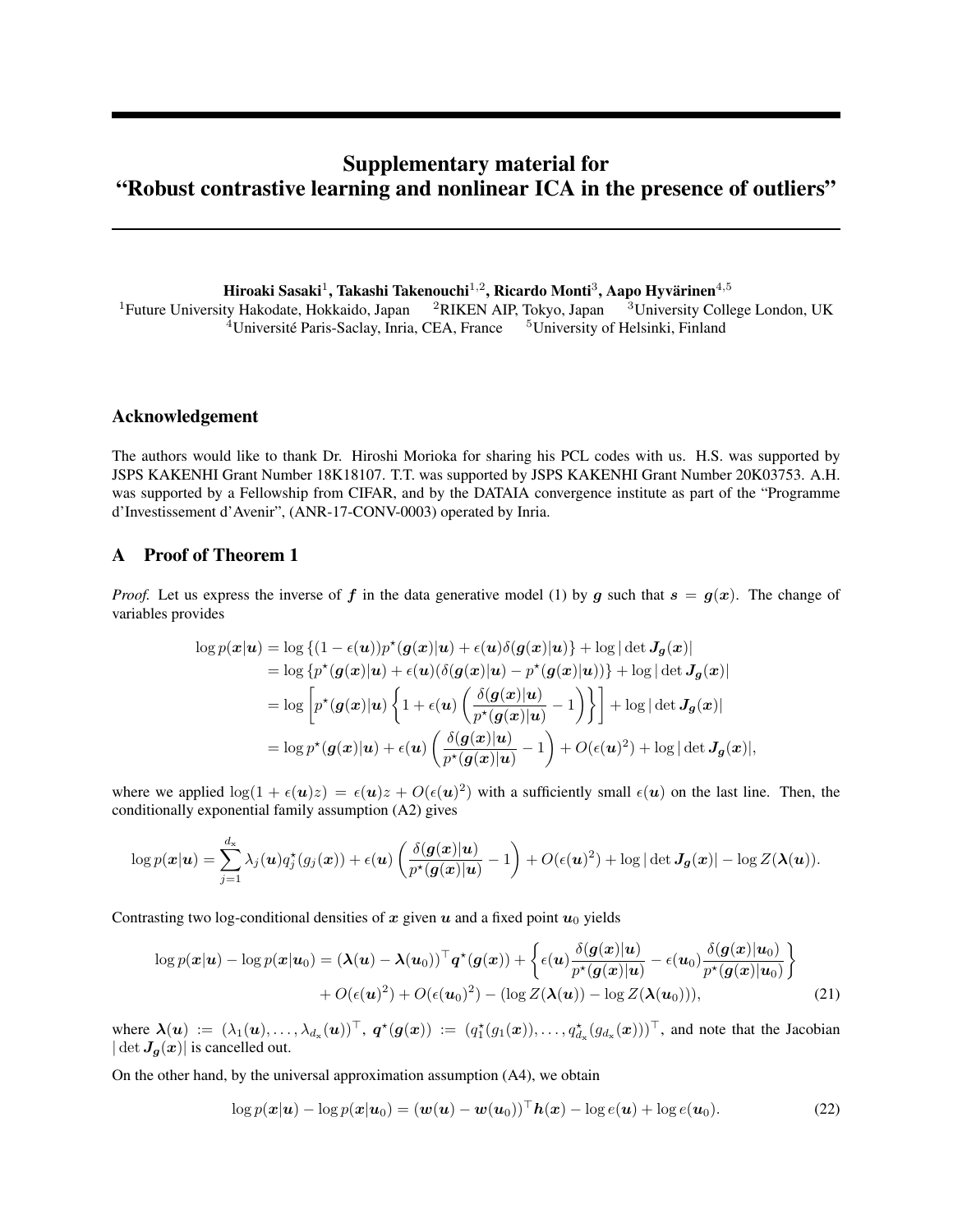Then, equating (21) with (22) provides

$$
\bar{\boldsymbol{\lambda}}(\boldsymbol{u})^{\top}\boldsymbol{q}^{\star}(\boldsymbol{g}(\boldsymbol{x})) + \epsilon(\boldsymbol{u})\frac{\delta(\boldsymbol{g}(\boldsymbol{x})|\boldsymbol{u})}{p^{\star}(\boldsymbol{g}(\boldsymbol{x})|\boldsymbol{u})} - \epsilon(\boldsymbol{u}_0)\frac{\delta(\boldsymbol{g}(\boldsymbol{x})|\boldsymbol{u}_0)}{p^{\star}(\boldsymbol{g}(\boldsymbol{x})|\boldsymbol{u}_0)} + O(\epsilon(\boldsymbol{u})^2) + O(\epsilon(\boldsymbol{u}_0)^2) = \bar{\boldsymbol{w}}(\boldsymbol{u})^{\top}\boldsymbol{h}(\boldsymbol{x}) + \bar{\beta}(\boldsymbol{u}),
$$
(23)

where  $\bar{w}(u) := w(u) - w(u_0)$ ,  $\bar{\lambda}(u) := \lambda(u) - \lambda(u_0)$ , and  $\bar{\beta}(u) := \log e(u) - \log e(u_0) + \log Z(\lambda(u))$  $\log Z(\lambda(u_0)).$ 

Next, we multiply  $\lambda(u)$  to the both sides of (23) and evaluate it at m points,  $u_1, \ldots, u_m$ . Finally, taking the summation for  $u_1, \ldots, u_m$  yields

$$
\underbrace{\left(\sum_{i=1}^m \bar{\lambda}(\boldsymbol{u}_i)\bar{\lambda}(\boldsymbol{u}_i)^\top\right)}_{\bar{\Lambda}} \boldsymbol{q}^\star(s) + \sum_{i=1}^m \left(\epsilon(\boldsymbol{u}_i)\frac{\delta(\boldsymbol{g}(\boldsymbol{x})|\boldsymbol{u}_i)}{p^\star(\boldsymbol{g}(\boldsymbol{x})|\boldsymbol{u}_i)} - \epsilon(\boldsymbol{u}_0)\frac{\delta(\boldsymbol{g}(\boldsymbol{x})|\boldsymbol{u}_0)}{p^\star(\boldsymbol{g}(\boldsymbol{x})|\boldsymbol{u}_0)}\right) \bar{\lambda}(\boldsymbol{u}_i) \\qquad \qquad + \sum_{i=1}^m \left\{O(\epsilon(\boldsymbol{u}_i)^2) + \epsilon(\boldsymbol{u}_0)^2\right\} \bar{\lambda}(\boldsymbol{u}_i) = \left(\sum_{i=1}^m \bar{\boldsymbol{w}}(\boldsymbol{u}_i)\bar{\lambda}(\boldsymbol{u}_i)^\top\right) \boldsymbol{h}(\boldsymbol{x}) + \sum_{i=1}^m \bar{\beta}(\boldsymbol{u}_i)\bar{\lambda}(\boldsymbol{u}_i).
$$

Applying the inverse of  $\bar{\Lambda}$  to both sides completes the proof.

### B Influence of outliers in general non-exponential case

As in Hyvärinen et al. [2019], we assume that the general conditional independence (4) holds, and that both the mixing function  $\bm f$  in the data generative model (1) and a nonlinear feature  $\bm h(\bm x)=(h_1(\bm x),\dots,h_{d_\mathbf{x}}(\bm x))^\top$  are invertible. Then, by the change of variables from the generative model (1),

$$
\boldsymbol{v}(\boldsymbol{y}):=\boldsymbol{s}=\boldsymbol{f}^{-1}\circ\boldsymbol{h}^{-1}(\boldsymbol{y}),\text{ and }\boldsymbol{y}:=\boldsymbol{h}(\boldsymbol{x})
$$

where  $\circ$  denotes composition. For the case of no outliers, Hyvärinen et al. [2019] proved that the nonlinear feature  $h(x)$  asymptotically recover the source s up to elementwise invertible transformations by showing that the following equations hold: For all  $i, j, k = 1, \ldots, d_x$  with  $j \neq k$ ,

$$
\frac{\partial}{\partial y_j} v_i(\mathbf{y}) = 0, \ \frac{\partial}{\partial y_k} v_i(\mathbf{y}) = 0, \text{ and } \frac{\partial^2}{\partial y_j \partial y_k} v_i(\mathbf{y}) = 0.
$$
 (24)

Eqs.(24) indicate that each  $v_i(= s_i)$  is a function of only one distinct element in  $y(= h(x))$ , and thus s is identifiable by  $h(x)$  up to elementwise invertible transformations. By denoting the first- and second-order derivatives of  $v_i(y)$ in (24) as

$$
v_i^j := \frac{\partial}{\partial y_j} v_i(\mathbf{y}), \qquad v_i^{j,k} := \frac{\partial^2}{\partial y_j \partial y_k} v_i(\mathbf{y}),
$$

Eqs.(24) for all  $i, j, k$  can be compactly expressed as the following matrix form:

$$
M(v) = O,\t(25)
$$

where O denotes the null matrix, and  $M(v)$  is a  $(d_x^2 - d_x)$  by  $2d_x$  matrix and defined by

$$
\boldsymbol{M}(\boldsymbol{v}) := \left( \begin{array}{ccccccccc} v_1^1 v_1^2 & v_2^1 v_2^2 & \cdots & v_{d_x}^1 v_{d_x}^2 & v_1^{12} & v_2^{12} & \cdots & v_{d_x}^{12} \\ v_1^1 v_1^3 & v_2^1 v_2^3 & \cdots & v_{d_x}^1 v_{d_x}^3 & v_1^{13} & v_2^{13} & \cdots & v_{d_x}^{13} \\ \vdots & \vdots & \ddots & \vdots & \vdots & \vdots & \ddots & \vdots \\ v_1^{d_x-1} v_1^{d_x} & v_2^{d_x-1} v_2^{d_x} & \cdots & v_{d_x}^{d_x-1} v_{d_x}^{d_x} & v_1^{d_x-1, d_x} & v_2^{d_x-1, d_x} & \cdots & v_{d_x}^{d_x-1, d_x} \end{array} \right).
$$

 $\Box$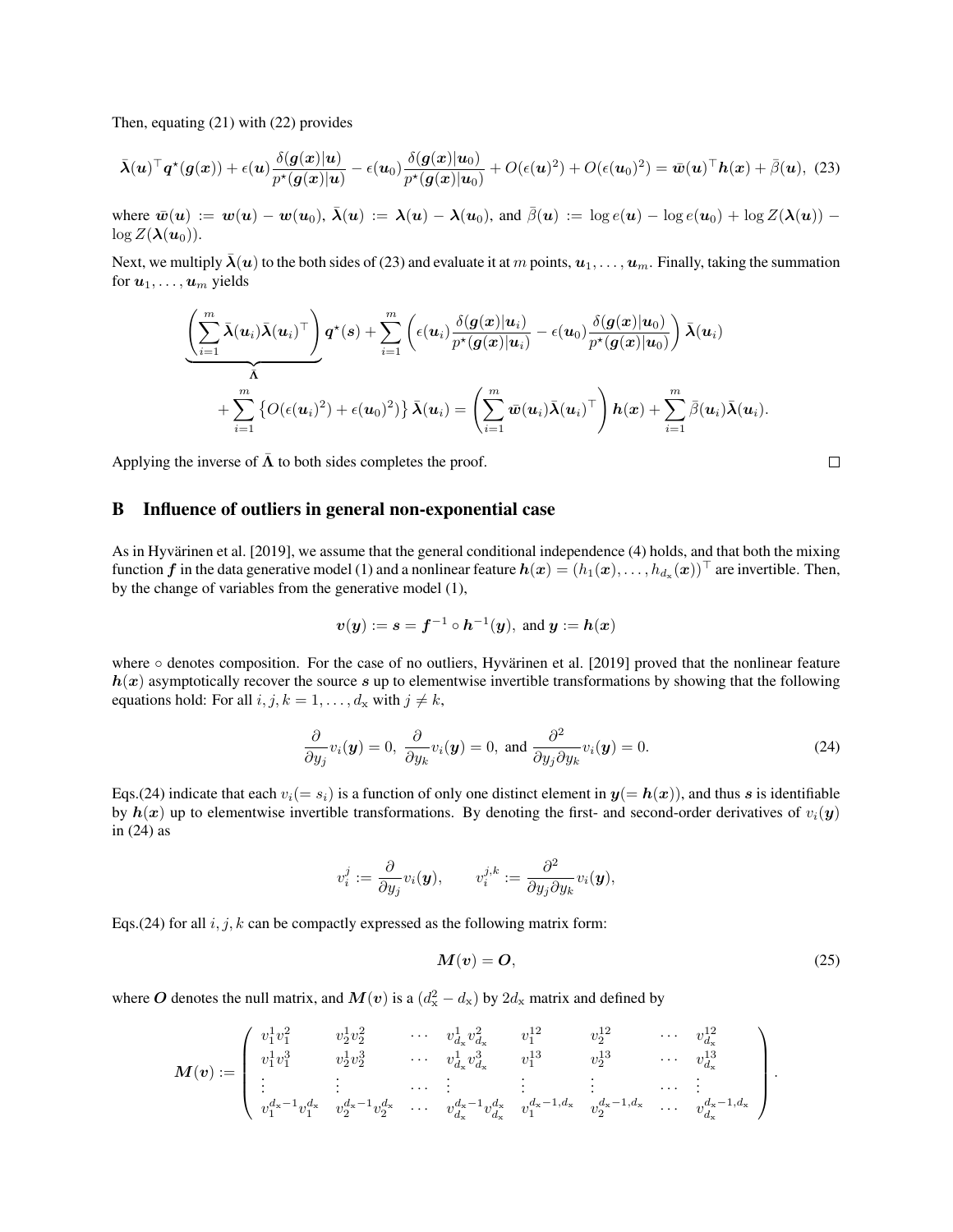However, in the presence of outliers, (25) does not hold in general. In order to investigate the influence from outliers, we define the following notations:

$$
\widetilde{M}(\boldsymbol{v}):=-\begin{pmatrix}v_1^1v_2^2&v_1^1v_3^2&\cdots&v_{d_{\mathbf{x}}-1}^1v_{d_{\mathbf{x}}}^2\\v_1^1v_2^3&v_1^1v_3^3&\cdots&v_{d_{\mathbf{x}}-1}^1v_{d_{\mathbf{x}}}^3\\ \vdots&\vdots&\ddots&\vdots\\ v_1^{d_{\mathbf{x}}-1}v_2^{d_{\mathbf{x}}} &v_1^{d_{\mathbf{x}}-1}v_3^{d_{\mathbf{x}}} &\cdots&v_{d_{\mathbf{x}}-1}^{d_{\mathbf{x}}-1}v_{d_{\mathbf{x}}}^{d_{\mathbf{x}}} \end{pmatrix}\\\boldsymbol{w}(\boldsymbol{v},\boldsymbol{u},\boldsymbol{u}_0):=\left(\frac{\partial^2}{\partial v_1^2}\varphi(\boldsymbol{v}|\boldsymbol{u},\boldsymbol{u}_0),\ldots,\frac{\partial^2}{\partial v_{d_{\mathbf{x}}}}\varphi(\boldsymbol{v}|\boldsymbol{u},\boldsymbol{u}_0),\frac{\partial}{\partial v_1}\varphi(\boldsymbol{v}|\boldsymbol{u},\boldsymbol{u}_0),\ldots,\frac{\partial}{\partial v_{d_{\mathbf{x}}}}\varphi(\boldsymbol{v}|\boldsymbol{u},\boldsymbol{u}_0)\right)^\top\\\widetilde{\boldsymbol{w}}(\boldsymbol{v},\boldsymbol{u},\boldsymbol{u}_0):=\left(\frac{\partial^2}{\partial v_1\partial v_2}\varphi(\boldsymbol{v}|\boldsymbol{u},\boldsymbol{u}_0),\frac{\partial^2}{\partial v_1\partial v_3}\varphi(\boldsymbol{v}|\boldsymbol{u},\boldsymbol{u}_0),\ldots,\frac{\partial^2}{\partial v_{d_{\mathbf{x}}-1\partial v_{d_{\mathbf{x}}}}}\varphi(\boldsymbol{v}|\boldsymbol{u},\boldsymbol{u}_0)\right)^\top,
$$

where  $\varphi(\mathbf{v}|\mathbf{u}, \mathbf{u}_0) := \log p(\mathbf{v}|\mathbf{u}) - \log p(\mathbf{v}|\mathbf{u}_0)$ ,  $\mathbf{u}_0$  denotes a fixed point of  $\mathbf{u}, \tilde{\mathbf{M}}(\mathbf{v})$  by a  $(d_{\mathbf{x}}^2 - d_{\mathbf{x}})$  by  $(d_{\mathbf{x}}^2 - d_{\mathbf{x}})$ matrix, while  $w(s, u, u_0)$  and  $\widetilde{w}(s, u, u_0)$  is the  $2d_x$ - and  $(d_x^2 - d_x)$ -dimensional vectors, respectively. The following theorem is useful to understand how (25) is affected by outliers: theorem is useful to understand how (25) is affected by outliers:

#### Theorem 3. *Assume that*

- *(B1) Data* x *is generated from* (1) *where* f *is invertible.*
- *(B2) Conditional independence* (4) *holds.*
- *(B3) For all v and u*,  $\frac{\delta(v|u)}{p^*(v|u)}, \frac{\delta^i(v|u)}{p^*(v|u)}$  *and*  $\frac{\delta^{i,j}(v|u)}{p^*(v|u)}$  $\frac{\partial}{\partial v^{i,j}(v|\mathbf{u})}$  are finite where  $\delta^{i}(\mathbf{v}|\mathbf{u}) := \frac{\partial}{\partial v_{i}}\delta(\mathbf{v}|\mathbf{u})$  and  $\delta^{i,j}(\mathbf{v}|\mathbf{u}) :=$  $\partial^2$  $\frac{\partial^2}{\partial v_i \partial v_j} \delta(\bm{v}|\bm{u}).$
- (B4) The conditional density of x given u is universally approximated with an invertible feature extractor  $h(x)$  =  $(h_1(\boldsymbol{x}), \ldots, h_{d_{\boldsymbol{x}}}(\boldsymbol{x}))$  as

$$
\log \frac{p(\boldsymbol{x}|\boldsymbol{u})}{c(\boldsymbol{x})e(\boldsymbol{u})} = \sum_{i=1}^{d_{\mathbf{x}}} \psi(h_i(\boldsymbol{x}), \boldsymbol{u}),
$$
\n(26)

*where*  $\psi$ *, c and e are nonzero scalar functions.* 

*Then, under the contaminated density model* (5)*, the following holds at a fixed point*  $u_0$ :

$$
\mathbf{M}(\mathbf{v})\mathbf{w}(\mathbf{v},\mathbf{u},\mathbf{u}_0)=\mathbf{M}(\mathbf{v})\widetilde{\mathbf{w}}(\mathbf{v},\mathbf{u},\mathbf{u}_0).
$$
 (27)

The proof is given in Section B.1. First of all, in the case of no outliers, Theorem 3 essentially recovers Theorem 1 in Hyvärinen et al. [2019]: When  $\epsilon(\bm{u}) = 0$  for all  $\bm{u}, \varphi(\bm{v}|\bm{u},\bm{u}_0) = \sum_{i=1}^{d_{\mathbf{x}}} \{q^\star(v_i|\bm{u}_0) - q^\star(v_i|\bm{u}_0)\}$  and thus  $\widetilde{\mathbf{w}}(\mathbf{v},\mathbf{u},\mathbf{u}_0) = \mathbf{0}$ , which yields from (27)

$$
\boldsymbol{M}(\boldsymbol{v})\boldsymbol{w}(\boldsymbol{v},\boldsymbol{u},\boldsymbol{u}_0)=\boldsymbol{O}.
$$

Then, applying an additional assumption called *Assumption of Variability* [Hyvärinen et al., 2019]<sup>1</sup> recovers (25).

However, when  $\epsilon(\mathbf{u}) \neq 0$ ,  $\widetilde{\mathbf{w}}(\mathbf{v},\mathbf{u},\mathbf{u}_0)$  is a nonzero vector and thus the right-hand sides on (27) are nonzeros in general. Let us remind that the elements in  $\tilde{w}(v, u, u_0)$  are given by

$$
\frac{\partial^2}{\partial v_i \partial v_j} \left\{ \log p(\boldsymbol{v}|\boldsymbol{u}) - \log p(\boldsymbol{v}|\boldsymbol{u}_0) \right\},\tag{28}
$$

where  $i, j = 1, \ldots, d_x$  but  $i \neq j$ . Obviously, it is not easy to understand when these elements (28) are strongly deviated from zeros, yet the following proposition proved in Section B.2 gives some insight:

<sup>&</sup>lt;sup>1</sup>The assumption mean that there exist  $2d_x + 1$  points,  $u_0, u_1, \ldots, u_{2d_x}$  such that  $w(v, u_1, u_0), \ldots, w(v, u_{2d_x}, u_0)$  are linear independent, implying that the conditional density  $p^*(v|u)$  is sufficiently complex and diverse.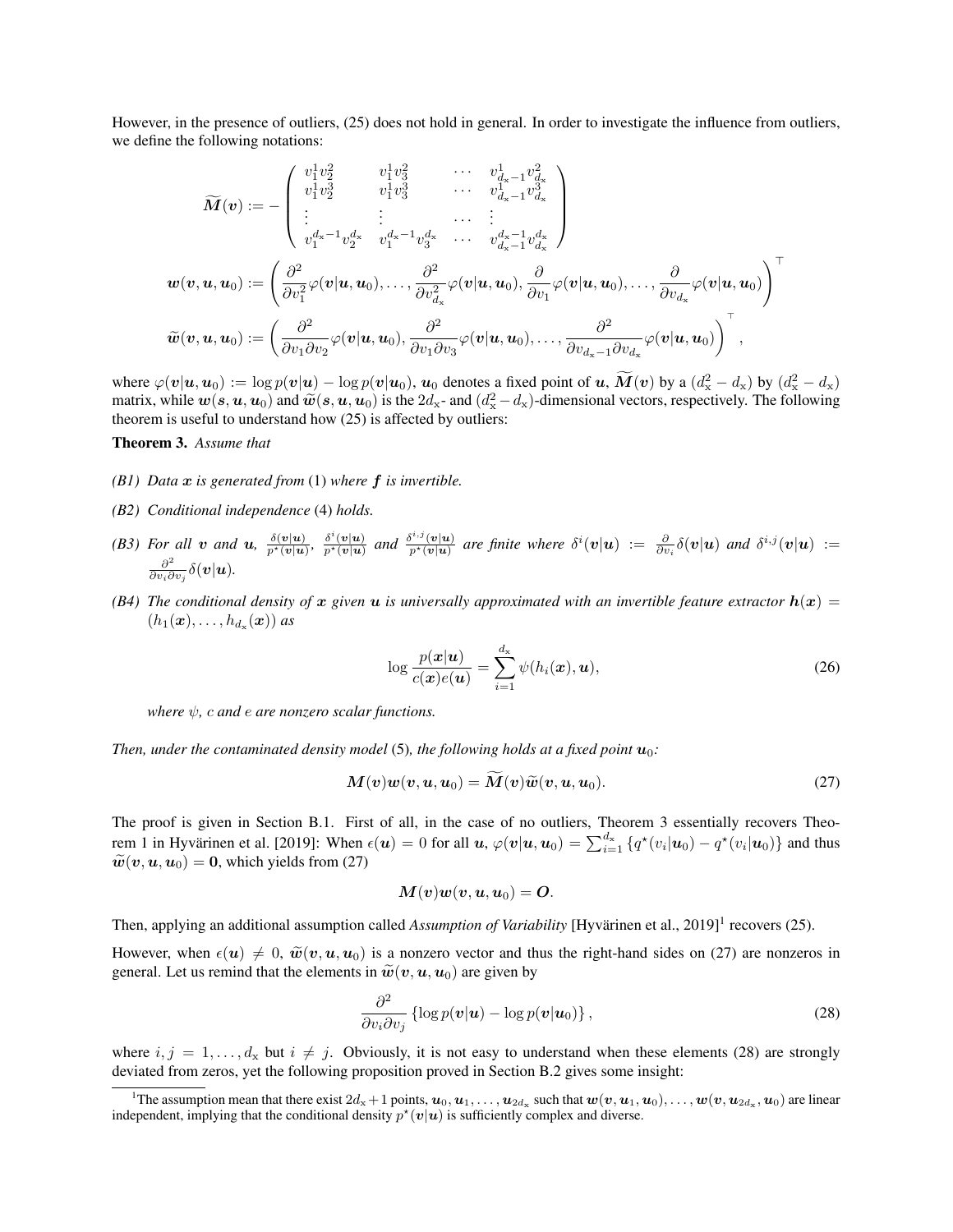Proposition 1. *Assume than the conditional independence* (4) *holds and sources are generated from the contaminated density model* (5). Then, with sufficiently small  $\epsilon(\mathbf{u})$ ,

$$
\frac{\partial^2}{\partial v_i \partial v_j} \log p(\mathbf{v}|\mathbf{u})
$$
\n
$$
= \epsilon(\mathbf{u}) \left\{ \frac{\delta^{i,j}(\mathbf{v}|\mathbf{u})}{p^*(\mathbf{v}|\mathbf{u})} - q^{*i} (v_i|\mathbf{u}) \frac{\delta^j(\mathbf{v}|\mathbf{u})}{p^*(\mathbf{v}|\mathbf{u})} - q^{*j} (v_j|\mathbf{u}) \frac{\delta^i(\mathbf{v}|\mathbf{u})}{p^*(\mathbf{v}|\mathbf{u})} + q^{*i} (v_i|\mathbf{u}) q^{*j} (v_j|\mathbf{u}) \frac{\delta(\mathbf{v}|\mathbf{u})}{p^*(\mathbf{v}|\mathbf{u})} \right\} + O(\epsilon(\mathbf{u})^2), \tag{29}
$$
\nwhere  $i \neq j$  and  $\alpha^{*i} (v_i|\mathbf{u}) := -\frac{\partial}{\partial} \alpha^*(v_i|\mathbf{u})$ 

where  $i \neq j$  and  $q^{\star i}(v_i|\boldsymbol{u}) := \frac{\partial}{\partial v_i} q^{\star}(v_i|\boldsymbol{u})$ .

Eq.(29) allows us to more easily understand the implication of (28):  $\tilde{w}(v, u, u_0)$  would be strongly deviated from the zero vector when at least one of  $\frac{\delta(v|u)}{p^*(v|u)}, \frac{\delta^i(v|u)}{p^*(v|u)}, \frac{\delta^j(v|u)}{p^*(v|u)}$  and  $\frac{\delta^{i$  $\frac{\partial \phi(v|u)}{\partial r^*(v|u)}$  is large. The four ratio factors could be very large when smooth  $\delta(v|u)$  lies on the tails of  $p^*(v|u)$ .

#### B.1 Proof of Theorem 3

*Proof.* We first obtain the expression of  $\log p(x|u)$  by the change of variables the data generative model (1) as

$$
\log p(\boldsymbol{x}|\boldsymbol{u}) = \log p(\boldsymbol{g}(\boldsymbol{x})|\boldsymbol{u}) - \log Z(\boldsymbol{u}) + \log |\det \boldsymbol{J}_{\boldsymbol{g}}(\boldsymbol{x})|,
$$

where  $g := f^{-1}$ , and  $J_g(x)$  and det denote the Jacobian and determinant, respectively. Then, the universal approximation assumption (B4) gives

$$
\sum_{i=1}^{d_{\mathbf{x}}} \psi(h_i(\boldsymbol{x}), \boldsymbol{u}) = \log p(\boldsymbol{g}(\boldsymbol{x})|\boldsymbol{u}) - \log Z(\boldsymbol{u}) + \log |\det \boldsymbol{J}_{\boldsymbol{g}}(\boldsymbol{x})|.
$$

To remove the Jacobian term and log-partition function, we compute the differences of the above equations at  $u$  and a fixed point  $u_0$  as

$$
\sum_{i=1}^{d_{\mathbf{x}}} \bar{\psi}(h_i(\boldsymbol{x}), \boldsymbol{u}, \boldsymbol{u}_0) = \log p(\boldsymbol{g}(\boldsymbol{x})|\boldsymbol{u}) - \log p(\boldsymbol{g}(\boldsymbol{x})|\boldsymbol{u}_0).
$$

where

$$
\bar{\psi}(h_i(\boldsymbol{x}), \boldsymbol{u}, \boldsymbol{u}_0) := \psi(h_i(\boldsymbol{x}), \boldsymbol{u}) - \psi(h_i(\boldsymbol{x}), \boldsymbol{u}_0).
$$

By the further change of variables  $y = h(x)$  and  $v(y) = g(h^{-1}(y)),$ 

$$
\sum_{i=1}^{d_{\mathbf{x}}} \bar{\psi}(y_i, \boldsymbol{u}, \boldsymbol{u}_0) = \varphi(\boldsymbol{v}(\boldsymbol{y}), \boldsymbol{u}, \boldsymbol{u}_0),
$$
\n(30)

where

$$
\varphi(\boldsymbol{v}(\boldsymbol{y}),\boldsymbol{u},\boldsymbol{u}_0):=\log p(\boldsymbol{v}(\boldsymbol{y})|\boldsymbol{u})-\log p(\boldsymbol{v}(\boldsymbol{y})|\boldsymbol{u}_0).
$$

Next, let us use or remind the following notations:

$$
\varphi^l(\boldsymbol{v}, \boldsymbol{u}, \boldsymbol{u}_0) := \frac{\partial}{\partial v_l} \varphi(\boldsymbol{v}, \boldsymbol{u}, \boldsymbol{u}_0), \hspace{10mm} \varphi^{l,m}(\boldsymbol{v}, \boldsymbol{u}, \boldsymbol{u}_0) := \frac{\partial^2}{\partial v_l \partial v_m} \varphi(\boldsymbol{v}, \boldsymbol{u}, \boldsymbol{u}_0) \\ v^k_l := \frac{\partial}{\partial y_k} v_l(\boldsymbol{y}), \hspace{10mm} v^{j,k}_l := \frac{\partial^2}{\partial y_j \partial y_k} v_l(\boldsymbol{y}).
$$

Taking the second-order partial derivative of the left-hand side on (30) with respect to  $y_j$  and  $y_k$  for  $j \neq k$  yields

$$
\frac{\partial^2}{\partial y_j \partial y_k} \sum_{i=1}^{d_x} \bar{\psi}(y_i, \mathbf{u}, \mathbf{u}_0) = 0.
$$
 (31)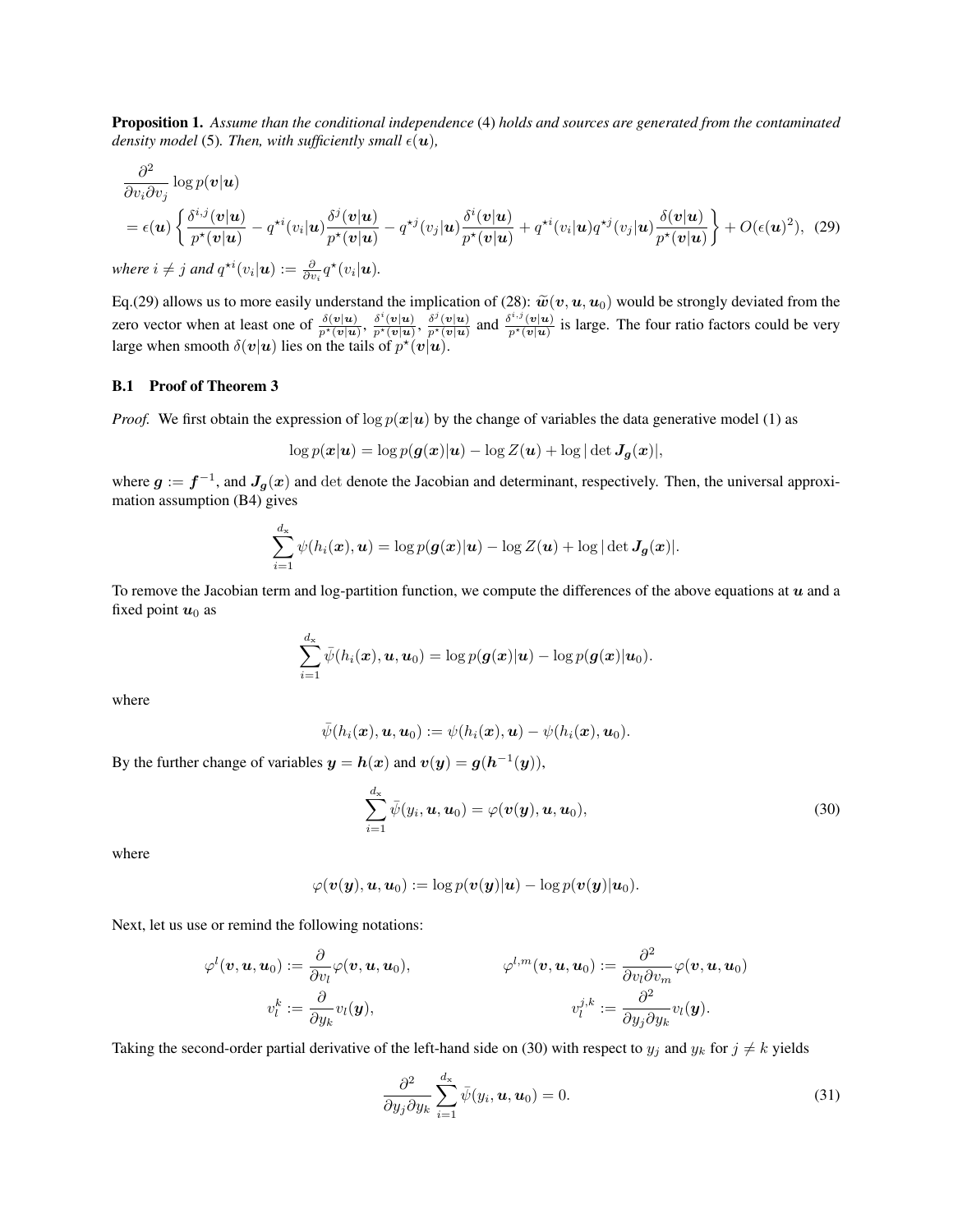On the other hand, the second-order partial derivative of the right-hand side on (30) can be expressed as

$$
\frac{\partial^2}{\partial y_j \partial y_k} \varphi(\mathbf{v}(\mathbf{y}), \mathbf{u}, \mathbf{u}_0) = \sum_{l=1}^{d_x} \left[ \varphi^{l,l}(\mathbf{v}, \mathbf{u}, \mathbf{u}_0) v_l^j v_l^k + \varphi^l(\mathbf{v}, \mathbf{u}, \mathbf{u}_0) v_l^{jk} \right] + \sum_{l=1}^{d_x} \sum_{\substack{m=1 \ m \neq l}}^{d_x} \varphi^{l,m}(\mathbf{v}, \mathbf{u}, \mathbf{u}_0) v_l^j v_m^k. \tag{32}
$$

Equating (31) with (32) under (30) gives the following equation:

$$
\sum_{l=1}^{d_{\mathbf{x}}} \left[ \varphi^{l,l}(\boldsymbol{v}, \boldsymbol{u}, \boldsymbol{u}_0) v_l^j v_l^k + \varphi^l(\boldsymbol{v}, \boldsymbol{u}, \boldsymbol{u}_0) v_l^{jk} \right] = - \sum_{l=1}^{d_{\mathbf{x}}} \sum_{\substack{m=1 \ m \neq l}}^{d_{\mathbf{x}}} \varphi^{l,m}(\boldsymbol{v}, \boldsymbol{u}, \boldsymbol{u}_0) v_l^j v_m^k.
$$
 (33)

Regarding  $j = 1, \ldots, d_x$  and  $k = 1, \ldots, d_x$ , we collect all of  $v_l^j v_l^k$ ,  $v_l^{jk}$  and  $-v_l^j v_m^k$  for  $j \neq k$  and  $l \neq m$  as  $(d_x^2 - d_x)$ dimensional vectors,  $a_l(v)$ ,  $b_l(v)$ , and  $c_{l,m}(v)$ , respectively. Then, (33) for all j and k (but  $j \neq k$ ) can be expressed as

$$
\sum_{l=1}^d\left[\varphi^{l,l}(\boldsymbol{v},\boldsymbol{u},\boldsymbol{u}_0) \boldsymbol{a}_l(\boldsymbol{v})+\varphi^l(\boldsymbol{v},\boldsymbol{u},\boldsymbol{u}_0) \boldsymbol{b}_l(\boldsymbol{v})\right] = \sum_{l=1}^{d_\mathbf{x}}\sum_{\substack{m=1\\m\neq l}}^{d_\mathbf{x}} \varphi^{l,m}(\boldsymbol{v},\boldsymbol{u},\boldsymbol{u}_0) \boldsymbol{c}_{l,m}(\boldsymbol{v}).
$$

Furthermore, the above equations for all l and m (but  $l \neq m$ ) can be summarized as the following system of linear equations:

$$
\boldsymbol{M}(\boldsymbol{v})\boldsymbol{w}(\boldsymbol{v},\boldsymbol{u},\boldsymbol{u}_0)=\widetilde{\boldsymbol{M}}(\boldsymbol{v})\widetilde{\boldsymbol{w}}(\boldsymbol{v},\boldsymbol{u},\boldsymbol{u}_0),
$$

where  $M(v) := (a_1(v), \ldots, a_n(v), b_1(v), \ldots, b_n(v)), M(v) := (c_{1,2}(v), c_{1,3}(v), \ldots, c_{d_x, d_x-1}(v)),$  and  $w(v, u, u_0)$  is the  $2d_x$ -dimensional vector of all  $\varphi^{l,l}(v, u, u_0)$  and  $\varphi^l(v, u, u_0)$  for  $l = 1, ..., d_x$ , and  $\tilde{w}(v, u, u_0)$ <br>is the  $(d_x^2 - d_x)$ -dimensional vector of all  $\varphi^{l,m}(v, u, u_0)$  for  $l, m = 1, ..., d_x$  but  $l \neq m$ . Thu pleted.  $\Box$ 

#### B.2 Proof of Proposition 1

*Proof.* We first define the following notations:

$$
p^{l}(\mathbf{v}|\mathbf{u}) := \frac{\partial}{\partial v_{l}} p(\mathbf{v}|\mathbf{u}), \qquad p^{l,m}(\mathbf{v}|\mathbf{u}) := \frac{\partial^{2}}{\partial v_{l} \partial v_{m}} p(\mathbf{v}|\mathbf{u})
$$
  

$$
p^{\star l}(\mathbf{v}|\mathbf{u}) := \frac{\partial}{\partial v_{l}} p^{\star}(\mathbf{v}|\mathbf{u}), \qquad p^{\star l,m}(\mathbf{v}|\mathbf{u}) := \frac{\partial^{2}}{\partial v_{l} \partial v_{m}} p^{\star}(\mathbf{v}|\mathbf{u}).
$$

Then, under the contaminated density model (5), we compute

$$
\frac{\partial^2}{\partial v_l \partial v_m} \log p(\mathbf{v}|\mathbf{u}) = \frac{\partial^2}{\partial v_l \partial v_m} \log p^*(\mathbf{v}|\mathbf{u}) + \frac{\partial^2}{\partial v_l \partial v_m} \log \left\{ 1 + \epsilon(\mathbf{u}) \left( \frac{\delta(\mathbf{v}|\mathbf{u})}{p^*(\mathbf{v}|\mathbf{u})} - 1 \right) \right\}
$$

$$
= \frac{\partial^2}{\partial v_l \partial v_m} \log \left\{ 1 + \epsilon(\mathbf{u}) \left( \frac{\delta(\mathbf{v}|\mathbf{u})}{p^*(\mathbf{v}|\mathbf{u})} - 1 \right) \right\},\tag{34}
$$

where we used the following relation under the conditional independence assumption  $(4)$ :

$$
\frac{\partial^2}{\partial v_l \partial v_m} \log p^{\star}(\mathbf{v}|\mathbf{u}) = \frac{\partial^2}{\partial v_l \partial v_m} \sum_{i=1}^{d_{\mathbf{x}}} q^{\star}(v_i|\mathbf{u}) = 0.
$$

Next, we apply the Taylor expansion with sufficiently small  $\epsilon(\mathbf{u})$  to the right-hand side on (34):

$$
\frac{\partial^2}{\partial v_l \partial v_m} \log \left\{ 1 + \epsilon(u) \left( \frac{\delta(v|u)}{p^*(v|u)} - 1 \right) \right\} \n= \frac{\partial^2}{\partial v_l \partial v_m} \left\{ \epsilon(u) \left( \frac{\delta(v|u)}{p^*(v|u)} - 1 \right) + O(\epsilon(u)^2) \right\} \n= \epsilon(u) \left\{ \frac{\delta^{l,m}(v|u)}{p^*(v|u)} - \frac{\delta^l(v|u)}{p^*(v|u)} \frac{p^{*m}(v|u)}{p^*(v|u)} - \frac{\delta^m(v|u)}{p^*(v|u)} \frac{p^{*l}(v|u)}{p^*(v|u)} \frac{p^{*l}(v|u)}{p^*(v|u)} \frac{p^{*n}(v|u)}{p^*(v|u)} \frac{p^{*n}(v|u)}{p^*(v|u)} \right\} + O(\epsilon(u)^2).
$$
\n(35)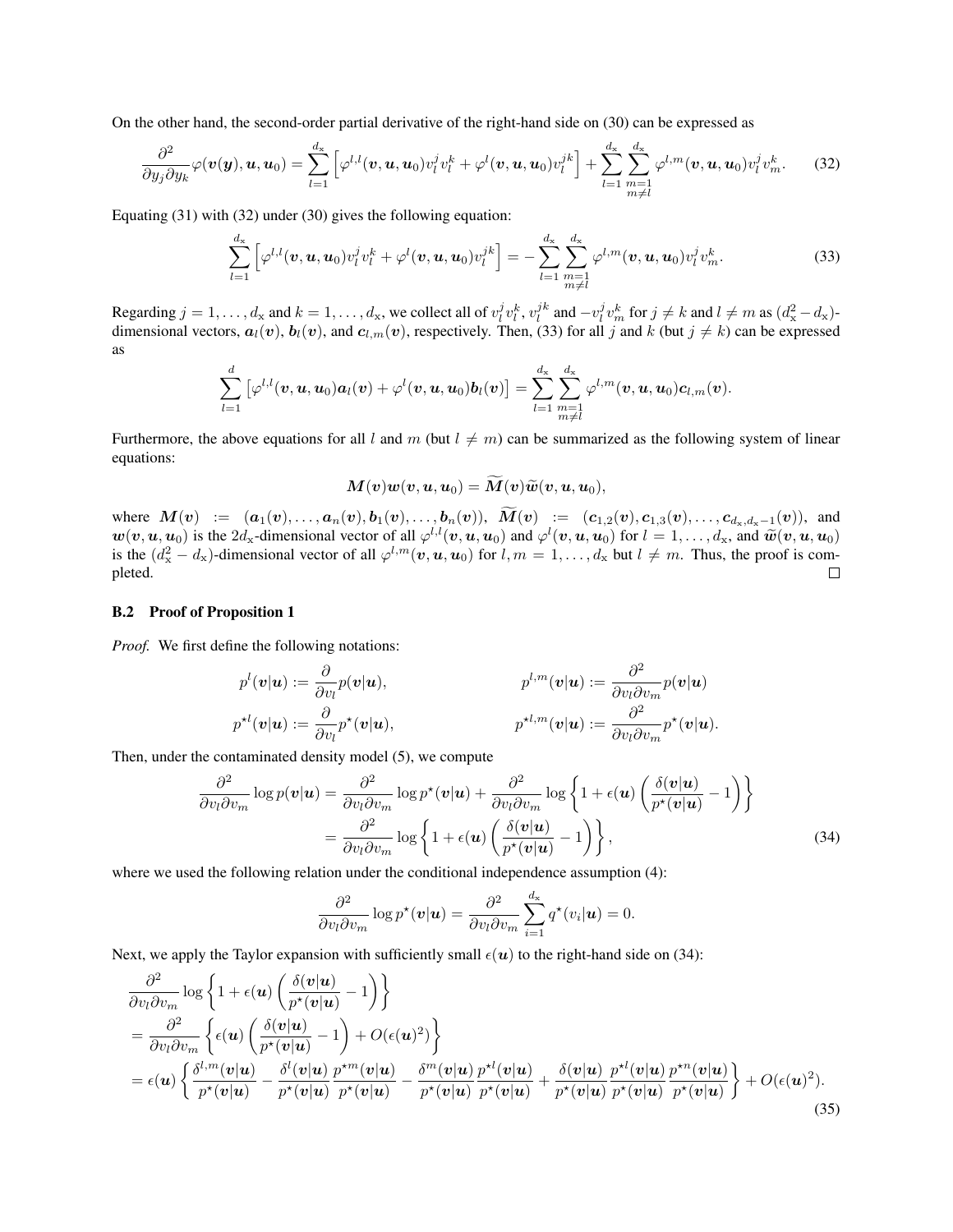Substituting (35) into (34) yields

$$
\frac{\partial^2}{\partial v_l \partial v_m} \log p(\mathbf{v}|\mathbf{u})
$$
\n
$$
= \epsilon(\mathbf{u}) \left\{ \frac{\delta^{l,m}(\mathbf{v}|\mathbf{u})}{p^\star(\mathbf{v}|\mathbf{u})} - q^{\star l}(v_l|\mathbf{u}) \frac{\delta^m(\mathbf{v}|\mathbf{u})}{p^\star(\mathbf{v}|\mathbf{u})} - q^{\star m}(v_m|\mathbf{u}) \frac{\delta^l(\mathbf{v}|\mathbf{u})}{p^\star(\mathbf{v}|\mathbf{u})} + q^{\star l}(v_l|\mathbf{u}) q^{\star m}(v_m|\mathbf{u}) \frac{\delta(\mathbf{v}|\mathbf{u})}{p^\star(\mathbf{v}|\mathbf{u})} \right\} + O(\epsilon(\mathbf{u})^2),
$$

where we applied

$$
\frac{p^{\star l}(\mathbf{v}|\mathbf{u})}{p^{\star}(\mathbf{v}|\mathbf{u})} = \frac{\partial}{\partial v_l} \log p^{\star}(\mathbf{v}|\mathbf{u}) = q^{\star l}(v_l|\mathbf{u}),
$$

under the conditional independence assumption (4). Thus, the proof is completed.

 $\Box$ 

## C Proof of Theorem 2

### C.1 Derivation of (13)

With  $p(y, x, u) = p(x, u|y)p(y)$ , we have

$$
d_{\gamma}(p(y|\boldsymbol{x}, \boldsymbol{u}), r(\boldsymbol{x}, \boldsymbol{u}); p(\boldsymbol{x}, \boldsymbol{u})) := -\frac{1}{\gamma} \log \int \int \sum_{y=0}^{1} \left\{ \frac{r(\boldsymbol{x}, \boldsymbol{u})^{y(\gamma+1)}}{1 + r(\boldsymbol{x}, \boldsymbol{u})^{\gamma+1}} \right\}^{\frac{\gamma}{\gamma+1}} p(y, \boldsymbol{x}, \boldsymbol{u}) \mathrm{d} \boldsymbol{x} \mathrm{d} \boldsymbol{u}
$$

$$
= -\frac{1}{\gamma} \log \left[ \int \int \left\{ \frac{r(\boldsymbol{x}, \boldsymbol{u})^{\gamma+1}}{1 + r(\boldsymbol{x}, \boldsymbol{u})^{\gamma+1}} \right\}^{\frac{\gamma}{\gamma+1}} p(\boldsymbol{x}, \boldsymbol{u} | y = 1) p(y = 1) \mathrm{d} \boldsymbol{x} \mathrm{d} \boldsymbol{u} \right]
$$

$$
+ \int \int \left\{ \frac{1}{1 + r(\boldsymbol{x}, \boldsymbol{u})^{\gamma+1}} \right\}^{\frac{\gamma}{\gamma+1}} p(\boldsymbol{x}, \boldsymbol{u} | y = 0) p(y = 0) \mathrm{d} \boldsymbol{x} \mathrm{d} \boldsymbol{u} \right]
$$

$$
= -\frac{1}{\gamma} \log \left[ \frac{1}{2} \underbrace{\int \int \left\{ \frac{r(\boldsymbol{x}, \boldsymbol{u})^{\gamma+1}}{1 + r(\boldsymbol{x}, \boldsymbol{u})^{\gamma+1}} \right\}^{\frac{\gamma}{\gamma+1}} p(\boldsymbol{x}, \boldsymbol{u}) \mathrm{d} \boldsymbol{x} \mathrm{d} \boldsymbol{u}}_{(\text{A})} + \frac{1}{2} \iint \left\{ \frac{1}{1 + r(\boldsymbol{x}, \boldsymbol{u})^{\gamma+1}} \right\}^{\frac{\gamma}{\gamma+1}} p(\boldsymbol{x}) p(\boldsymbol{u}) \mathrm{d} \boldsymbol{x} \mathrm{d} \boldsymbol{u} \right], \tag{36}
$$

where  $p(y = 0) = p(y = 1) = \frac{1}{2}$ ,  $p(x, u|y = 1) = p(x, u)$ , and  $p(x, u|y = 0) = p(x)p(u)$ . Under the outlier model, the joint density can be expressed as

$$
p(\boldsymbol{x},\boldsymbol{u})=p(\boldsymbol{x}|\boldsymbol{u})p(\boldsymbol{u})=(1-\epsilon(\boldsymbol{u}))p^{\star}(\boldsymbol{x},\boldsymbol{u})+\epsilon(\boldsymbol{u})\delta(\boldsymbol{x},\boldsymbol{u}).
$$

Then, the term (A) in (36) can be written as

$$
(A) = \iint \left\{ \frac{r(x, u)^{\gamma+1}}{1 + r(x, u)^{\gamma+1}} \right\}^{\frac{\gamma}{\gamma+1}} p(x, u) dx du
$$
  
= 
$$
\iint \left\{ \frac{r(x, u)^{\gamma+1}}{1 + r(x, u)^{\gamma+1}} \right\}^{\frac{\gamma}{\gamma+1}} (1 - \epsilon(u)) p^*(x, u) dx du + \iint \left\{ \frac{r(x, u)^{\gamma+1}}{1 + r(x, u)^{\gamma+1}} \right\}^{\frac{\gamma}{\gamma+1}} \epsilon(u) \delta(x, u) dx du
$$
(37)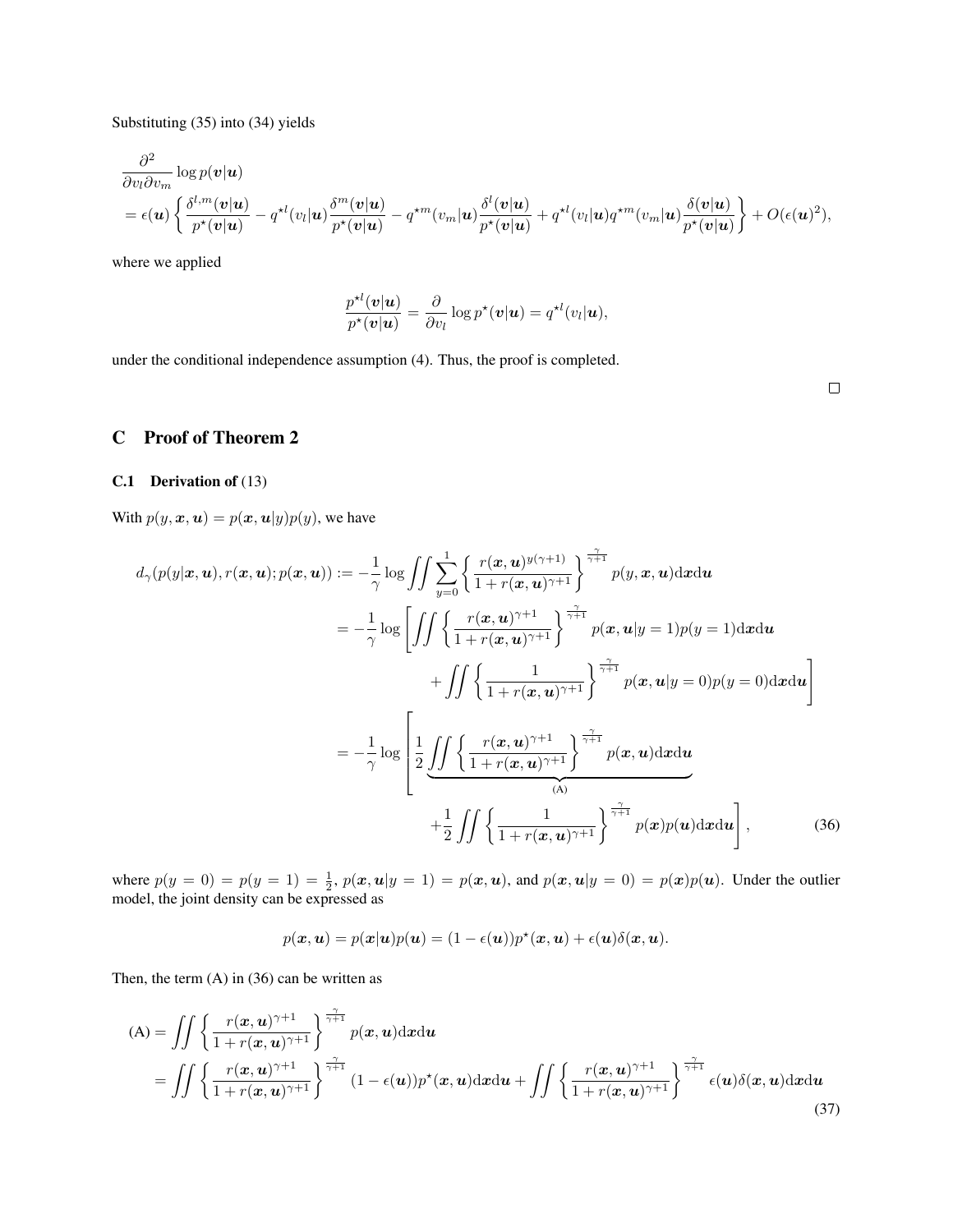Finally, substituting (37) into (36) yields

$$
d_{\gamma}(p(y|\boldsymbol{x}, \boldsymbol{u}), r(\boldsymbol{x}, \boldsymbol{u}); p(\boldsymbol{x}, \boldsymbol{u}))
$$
\n
$$
= -\frac{1}{\gamma} \log \left[ \frac{1}{2} \iint \left\{ \frac{r(\boldsymbol{x}, \boldsymbol{u})^{\gamma+1}}{1 + r(\boldsymbol{x}, \boldsymbol{u})^{\gamma+1}} \right\}^{\frac{\gamma}{\gamma+1}} (1 - \epsilon(\boldsymbol{u})) p^{\star}(\boldsymbol{x}, \boldsymbol{u}) \mathrm{d} \boldsymbol{x} \mathrm{d} \boldsymbol{u} + \frac{1}{2} \iint \left\{ \frac{1}{1 + r(\boldsymbol{x}, \boldsymbol{u})^{\gamma+1}} \right\}^{\frac{\gamma}{\gamma+1}} p(\boldsymbol{x}) p(\boldsymbol{u}) \mathrm{d} \boldsymbol{x} \mathrm{d} \boldsymbol{u}
$$
\n
$$
+ \frac{1}{2} \underbrace{\iint \left\{ \frac{r(\boldsymbol{x}, \boldsymbol{u})^{\gamma+1}}{1 + r(\boldsymbol{x}, \boldsymbol{u})^{\gamma+1}} \right\}^{\frac{\gamma}{\gamma+1}} \epsilon(\boldsymbol{u}) \delta(\boldsymbol{x}, \boldsymbol{u}) \mathrm{d} \boldsymbol{x} \mathrm{d} \boldsymbol{u}}_{=\nu}
$$
\n
$$
= J[r(\boldsymbol{x}, \boldsymbol{u}); (1 - \epsilon(\boldsymbol{u})) p^{\star}(\boldsymbol{x}, \boldsymbol{u}), p(\boldsymbol{x}) p(\boldsymbol{u})] + O(\nu),
$$

where we applied the relation  $\log(y + \nu) = \log(y) + O(\nu)$  with sufficiently small  $\nu$ .

#### C.2 Proof of the minimizer (14)

#### C.2.1 Preliminaries

We use the following results in the main proof, which are derived from the Taylor expansion:

$$
\left(\frac{1}{(r+\eta\phi)^{\gamma+1}+1}\right)^{\frac{\gamma}{\gamma+1}} = \left(\frac{1}{r^{\gamma+1}+1}\right)^{\frac{\gamma}{\gamma+1}} - \eta \frac{\gamma r^{\gamma}\phi}{(r^{\gamma+1}+1)^{\frac{2\gamma+1}{\gamma+1}}} + \frac{\eta^{2}}{2} \frac{\{\gamma(\gamma+1)r^{2\gamma} - \gamma^{2}r^{\gamma-1}\}\phi^{2}}{(r^{\gamma+1}+1)^{\frac{3\gamma+1}{\gamma+1}}} + O(\eta^{3})
$$
\n(38)

$$
\left(\frac{(r+\eta\phi)^{\gamma+1}}{(r+\eta\phi)^{\gamma+1}+1}\right)^{\frac{\gamma}{\gamma+1}} = \left(\frac{r^{\gamma+1}}{r^{\gamma+1}+1}\right)^{\frac{\gamma}{\gamma+1}} + \eta \frac{\gamma r^{\gamma-1}\phi}{(r^{\gamma+1}+1)^{\frac{2\gamma+1}{\gamma+1}}} - \frac{\eta^2}{2} \frac{\{\gamma(\gamma+2)r^{2\gamma-1} - \gamma(\gamma-1)r^{\gamma-2}\}\phi^2}{(r^{\gamma+1}+1)^{\frac{3\gamma+2}{\gamma+1}}} + O(\eta^3).
$$
\n(39)

#### C.2.2 Main proof

*Proof.* Let us define  $\tilde{J}[r] := \exp(-\gamma J[r(\bm{x}, \bm{u}); (1 - \epsilon(\bm{u}))p^*(\bm{x}, \bm{u}), p(\bm{x})p(\bm{u})])$ , and then we derive a maximizer of  $\tilde{J}[r]$  alternative to a minimizer of  $J[r(\bm{x},\bm{u});(1-\epsilon(\bm{u}))p^{\star}(\bm{x},\bm{u}),p(\bm{x})p(\bm{u})])$ . For  $\eta > 0$  and a perturbation  $\phi$ , with (38) and (39), we have

$$
\tilde{J}[r+\eta\phi] = \tilde{J}[r] + \frac{\eta}{2} \int \int \left[ \frac{\gamma r(\boldsymbol{x}, \boldsymbol{u})^{\gamma-1} \phi(\boldsymbol{x}, \boldsymbol{u}) \{ (1-\epsilon(\boldsymbol{u})) p^{\star}(\boldsymbol{x}, \boldsymbol{u}) - r(\boldsymbol{x}, \boldsymbol{u}) p(\boldsymbol{x}) p(\boldsymbol{u}) \} }{(r(\boldsymbol{x}, \boldsymbol{u})^{\gamma+1} + 1)^{\frac{2\gamma+1}{\gamma+1}}} \right] d\boldsymbol{x} d\boldsymbol{u}
$$
\n
$$
+ \frac{\eta^2}{4} \int \int \left[ \frac{\{\gamma(\gamma+1)r(\boldsymbol{x}, \boldsymbol{u})^{2\gamma} - \gamma^2 r(\boldsymbol{x}, \boldsymbol{u})^{\gamma-1} \} p(\boldsymbol{x}) p(\boldsymbol{u}) \phi(\boldsymbol{x}, \boldsymbol{u})^2}{(r(\boldsymbol{x}, \boldsymbol{u})^{\gamma+1} + 1)^{\frac{3\gamma+2}{\gamma+1}}} - \frac{\{\gamma(\gamma+2)r(\boldsymbol{x}, \boldsymbol{u})^{2\gamma-1} - \gamma(\gamma-1)r(\boldsymbol{x}, \boldsymbol{u})^{\gamma-2} \} (1-\epsilon(\boldsymbol{u})) p^{\star}(\boldsymbol{x}, \boldsymbol{u}) \phi(\boldsymbol{x}, \boldsymbol{u})^2}{(r(\boldsymbol{x}, \boldsymbol{u})^{\gamma+1} + 1)^{\frac{3\gamma+2}{\gamma+1}}} d\boldsymbol{x} d\boldsymbol{u} + O(\eta^3). \tag{40}
$$

The optimality condition is satisfied when the term of order  $\eta$  on the right-hand side of (40) equals to zero for arbitrary  $\phi$ . Thus, an optimizer  $r^*(x, u)$  satisfies the following equation:

$$
(1-\epsilon(\boldsymbol{u}))p^{\star}(\boldsymbol{x},\boldsymbol{u})-r(\boldsymbol{x},\boldsymbol{u})p(\boldsymbol{x})p(\boldsymbol{u})=0.
$$

Then, we obtain  $r^*(x, u)$  as

$$
r^{\star}(\boldsymbol{x},\boldsymbol{u})=\frac{(1-\epsilon(\boldsymbol{u}))p^{\star}(\boldsymbol{x},\boldsymbol{u})}{p(\boldsymbol{x})p(\boldsymbol{u})}=\frac{(1-\epsilon(\boldsymbol{u}))p^{\star}(\boldsymbol{x}|\boldsymbol{u})}{p(\boldsymbol{x})}
$$

.

To investigate if  $r^*$  is a maximizer of  $J[r]$ , we compute the term of order  $\eta^2$  on the right-hand side of (40) at  $r = r^*$  as

$$
-\iint \left[ \frac{\gamma \left\{ r^{\star}(\boldsymbol{x},\boldsymbol{u})^{2\gamma} + r^{\star}(\boldsymbol{x},\boldsymbol{u})^{\gamma-1} \right\} p(\boldsymbol{x}) p(\boldsymbol{u}) \phi(\boldsymbol{x},\boldsymbol{u})^2}{(r^{\star}(\boldsymbol{x},\boldsymbol{u})^{\gamma+1}+1)^{\frac{3\gamma+1}{\gamma+1}}} \right] d\boldsymbol{x} d\boldsymbol{u},
$$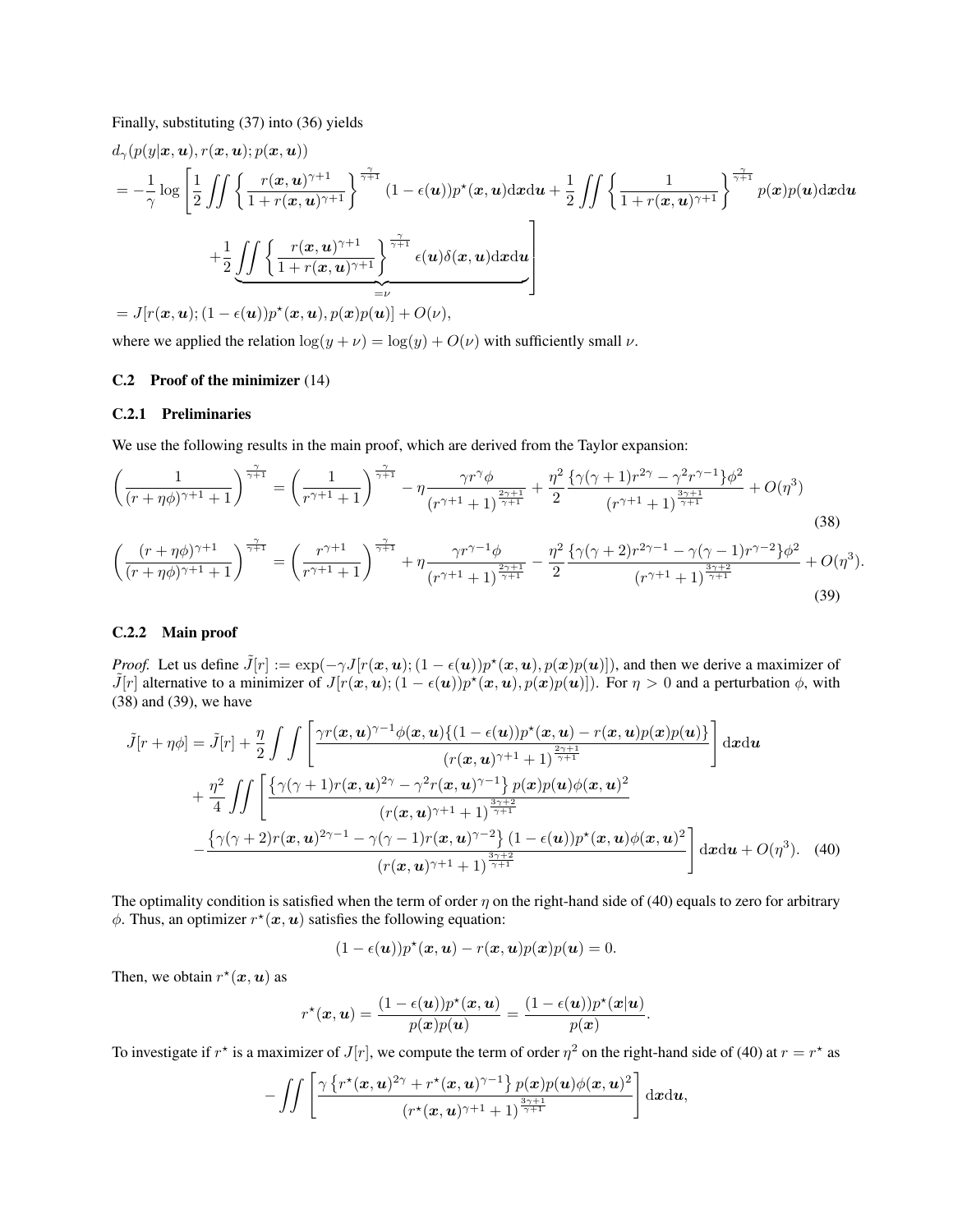where we used the relation,  $(1 - \epsilon(\mathbf{u}))p^*(\mathbf{x}, \mathbf{u}) = r^*(\mathbf{x}, \mathbf{u})p(\mathbf{x})p(\mathbf{u})$ . This shows that the term of order  $\eta^2$  is negative for any choices of  $\phi$ . Thus,  $r^*$  is a maximizer, and the proof is completed.  $\Box$ 

### D Proof of Proposition 1

*Proof.* We first define the support of  $\delta(x|u)$  as

$$
\mathcal{X}^{\delta}_{\boldsymbol{u}}:=\left\{\boldsymbol{x}~|~\delta(\boldsymbol{x}|\boldsymbol{u})>0\right\}.
$$

In the neighborhood of  $r^*(\mathbf{x}, \mathbf{u}) = \frac{(1-\epsilon(\mathbf{u}))p^*(\mathbf{x}|\mathbf{u})}{p(\mathbf{x})}$  $\frac{u_{j}}{p(x)}$ , we can obtain

$$
\nu = \iint_{\mathcal{X},\mathcal{U}} \left\{ \frac{r(x,u)^{\gamma+1}}{1+r(x,u)^{\gamma+1}} \right\}^{\frac{\gamma}{\gamma+1}} \epsilon(u)\delta(x,u) \mathrm{d}x \mathrm{d}u
$$
\n
$$
= \int_{\mathcal{U}} \left[ \int_{\mathcal{X}_{u}^{\delta}} \left\{ \frac{r(x,u)^{\gamma+1}}{1+r(x,u)^{\gamma+1}} \right\}^{\frac{\gamma}{\gamma+1}} \epsilon(u)\delta(x|u) \mathrm{d}x \right] p(u) \mathrm{d}u
$$
\n
$$
\leq \int_{\mathcal{U}} \left[ \int_{\mathcal{X}_{u}^{\delta}} \left\{ \frac{p^{\star}(x|u)^{\gamma+1}}{\{(1-\epsilon(u))p^{\star}(x|u)\}^{\gamma+1}+p(x)^{\gamma+1}} \right\}^{\frac{\gamma}{\gamma+1}} \delta(x|u) \mathrm{d}x \right] g_{\gamma}(u) + O\left( \sup_{x,u} |r(x,u) - r^{\star}(x,u)| \right), \tag{41}
$$

where  $g_{\gamma}(u) := (1 - \epsilon(u))^{\gamma} \epsilon(u) p(u)$ . Since the generative model (1) is invertible, by the change of variables from x to  $s$ , we obtain the following equation:

$$
\int_{\mathcal{X}_{\mathbf{u}}^{\delta}} \left\{ \frac{p^{\star}(\mathbf{x}|\mathbf{u})^{\gamma+1}}{\{(1-\epsilon(\mathbf{u}))p^{\star}(\mathbf{x}|\mathbf{u})\}^{\gamma+1} + p(\mathbf{x})^{\gamma+1}} \right\}^{\frac{\gamma}{\gamma+1}} \delta(\mathbf{x}|\mathbf{u}) d\mathbf{x} \n= \int_{\mathcal{S}_{\mathbf{u}}^{\delta}} \left\{ \frac{p^{\star}(s|\mathbf{u})^{\gamma+1}}{\{(1-\epsilon(\mathbf{u}))p^{\star}(s|\mathbf{u})\}^{\gamma+1} + p(s)^{\gamma+1}} \right\}^{\frac{\gamma}{\gamma+1}} \delta(s|\mathbf{u}) d\mathbf{s}.
$$
\n(42)

Substituting (42) into (41) yields

$$
\nu\leq \int_{\mathcal{U}}\left[\int_{\mathcal{S}_{\bm u}^{\delta}}\left\{\frac{p^{\star}(s|\bm u)^{\gamma+1}}{\{(1-\epsilon(\bm u))p^{\star}(s|\bm u)\}^{\gamma+1}+p(\bm s)^{\gamma+1}}\right\}^{\frac{\gamma}{\gamma+1}}\delta(s|\bm u)\mathrm{d}\bm s\right]g_{\gamma}(\bm u)\mathrm{d}\bm u+O\left(\sup_{\bm x,\bm u}|r(\bm x,\bm u)-r^{\star}(\bm x,\bm u)|\right).
$$

Under the assumption that  $S_u^{p^*} \cap S_u^{\delta} = \emptyset$ , we can easily conform that for  $\gamma > 0$ ,

$$
\int_{\mathcal{S}_{\mathbf{u}}^{\delta}} \left\{ \frac{p^{\star}(s|\mathbf{u})^{\gamma+1}}{\{(1-\epsilon(\mathbf{u}))p^{\star}(s|\mathbf{u})\}^{\gamma+1} + p(\mathbf{s})^{\gamma+1}} \right\}^{\frac{\gamma}{\gamma+1}} \delta(\mathbf{s}|\mathbf{u}) \mathrm{d}\mathbf{s} = 0.
$$

The above equation gives

$$
\nu \leq O\left(\sup_{\bm{x},\bm{u}}|r(\bm{x},\bm{u})-r^{\star}(\bm{x},\bm{u})|\right).
$$

Thus, the proof is completed.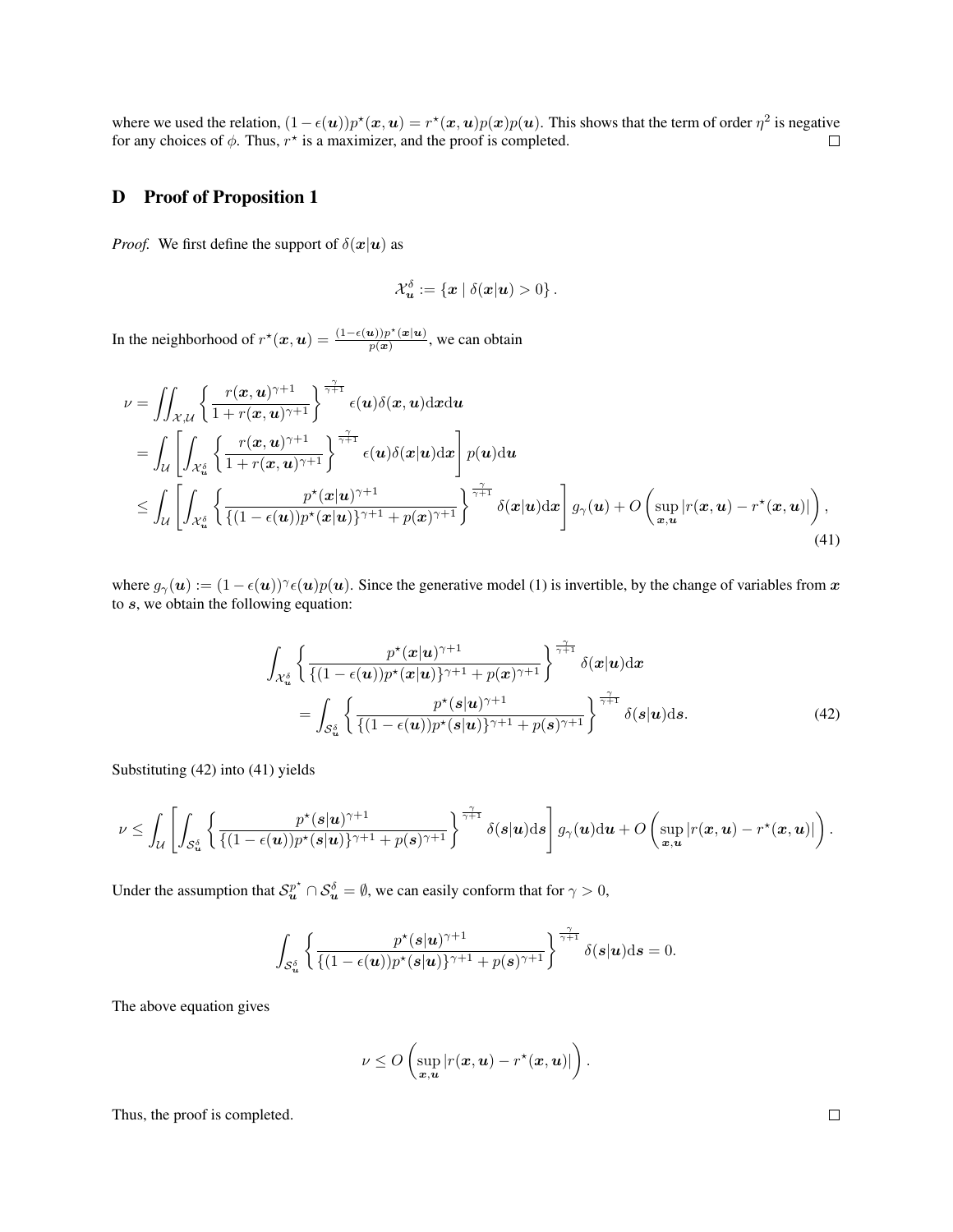### E Proof of Proposition 2

#### E.1 Main proof

*Proof.* We first define the following notations:

$$
L_{\theta}(x, u) = \frac{1}{1 + r_{\theta}(x, u)^{(\gamma+1)}}
$$
  
\n
$$
S_{\theta}(x, u) = \{L_{\theta}(x, u)(1 - L_{\theta}(x, u))\}^{\gamma/(1+\gamma)}
$$
  
\n
$$
\alpha_{\theta}(x, u) = L_{\theta}(x, u)^{1/(1+\gamma)} S_{\theta}(x, u) \frac{\partial \log r_{\theta}(x, u)^{(\gamma+1)}}{\partial \theta}
$$
  
\n
$$
\beta_{\theta}(x, u) = (1 - L_{\theta}(x, u))^{1/(1+\gamma)} S_{\theta}(x, u) \frac{\partial \log r_{\theta}(x, u)^{(\gamma+1)}}{\partial \theta}
$$
  
\n
$$
C_{\theta} = \iint \left\{ \frac{\partial}{\partial \theta} \alpha_{\theta}(x, u)^{\top} \bar{p}(x, u) - \frac{\partial}{\partial \theta} \beta_{\theta}(x, u)^{\top} \bar{p}(x) \bar{p}(u) \right\} dxdu.
$$

Then, our proof relies on the following lemma proved in Section E.2:

**Lemma 1.** *The influence function of*  $\hat{\theta}$  *under the*  $\gamma$ *-cross entropy* (11) *satisfies the following equations:* 

• *Under the contamination model (A),*

$$
C_{\hat{\theta}} \text{IF}(\bar{x}) = \int \left\{ \alpha_{\hat{\theta}}(\bar{x}, u) - \beta_{\hat{\theta}}(\bar{x}, u) \right\} p^*(u) \text{d}u,
$$
\n(43)

*where* IF *denotes the influence function,*

• *Under the contamination model (B),*

$$
C_{\hat{\theta}}\text{IF}(\bar{x},\bar{u}) = -\alpha_{\hat{\theta}}(\bar{x},\bar{u}) + \int \beta_{\hat{\theta}}(x,\bar{u})p^*(x)\text{d}x + \int \beta_{\hat{\theta}}(\bar{x},u)p^*(u)\text{d}u - \iint \beta_{\hat{\theta}}(x,u)p^*(x)p^*(u)\text{d}x\text{d}u.
$$
\n(44)

First of all, under Assumption (19), we observe that

$$
\lim_{\|\boldsymbol{x}\| \to \infty} \alpha_{\boldsymbol{\theta}}(\boldsymbol{x}, \boldsymbol{u}) = \lim_{\|\boldsymbol{x}\| \to \infty} \beta_{\boldsymbol{\theta}}(\boldsymbol{x}, \boldsymbol{u}) = 0 \tag{45}
$$

because  $L_{\theta}(x, u)^{1/(1+\gamma)} \leq 1$ . From Lemma 1, regarding the contamination model (A), (45) ensures that the righthand side of (43) approaches to 0 as  $\|\bar{x}\| \to \infty$ . Thus,

$$
\lim_{\|\bar{\bm{x}}\|\to\infty}\|\mathrm{IF}(\bar{\bm{x}})\| = 0.
$$

Furthermore, under Assumption (18),

$$
\sup_{x,u} \|\alpha_{\theta}(x,u)\| < \infty, \qquad \sup_{x,u} \|\beta_{\theta}(x,u)\| < \infty.
$$
 (46)

This indicates that

$$
\sup_{\bar{\bm{x}}} \|\mathrm{IF}(\bar{\bm{x}})\| < \infty,
$$

and therefore  $\hat{\theta}$  is B-robust.

For the the contamination model (B), (46) holds, which indicates that the right-hand side of (44) is uniformly bounded even when  $r_{\hat{\theta}}(\bar{x},\bar{u})$ ,  $r_{\hat{\theta}}(\bar{x},u)$  or  $r_{\hat{\theta}}(x,\bar{u})$  diverge through the influence of the outliers  $(\bar{x},\bar{u})$ . Thus, we have

$$
\sup_{\bar{x},\bar{u}}\|\text{IF}(\bar{x},\bar{u})\| < \infty. \tag{47}
$$

 $\Box$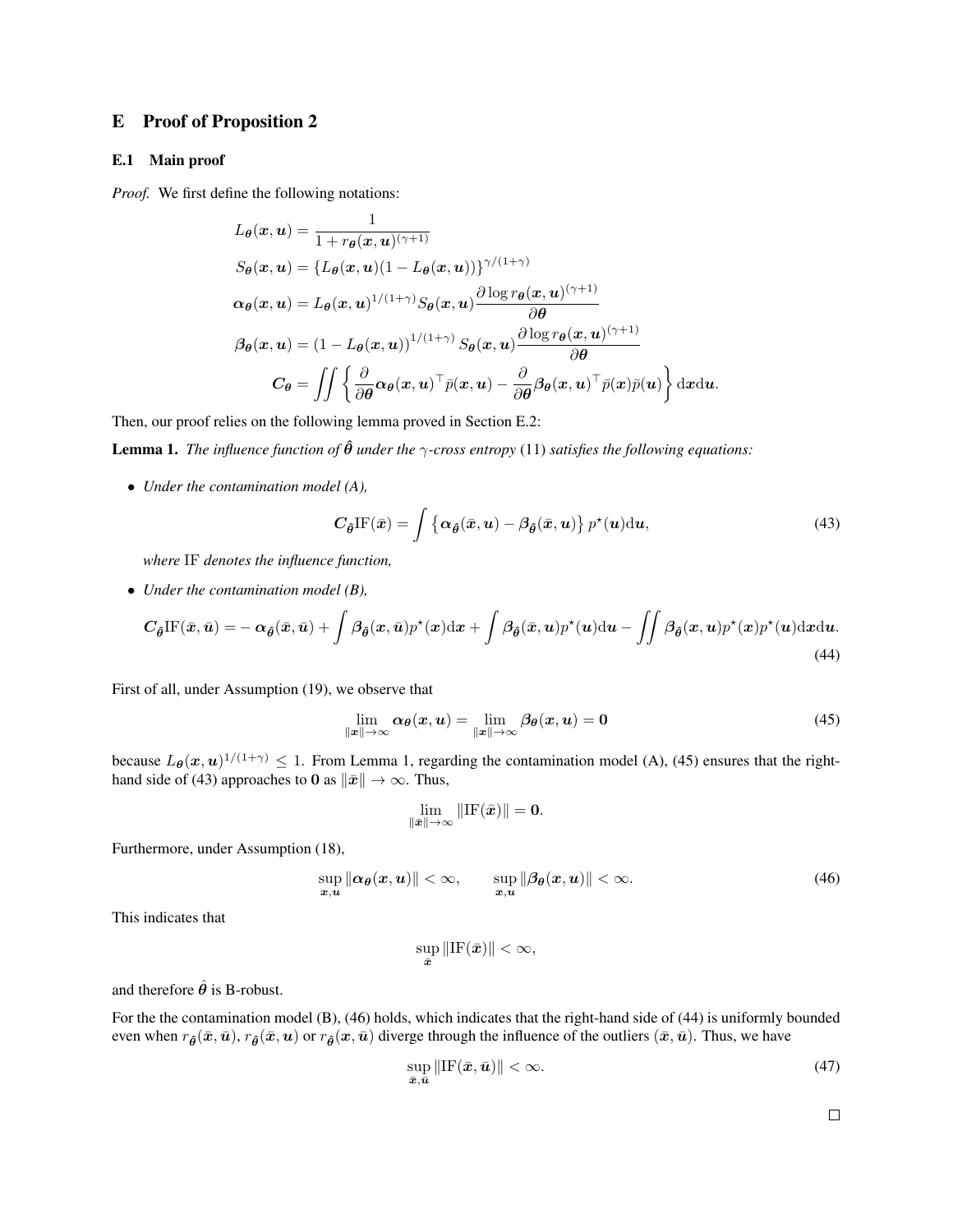### E.2 Proof of Lemma 1

*Proof.*  $\hat{\theta}$  associated with the densities  $p^*(x, u)$  and  $p^*(x)p^*(u)$  is a solution of the following estimating equation:

$$
0 = \frac{\partial}{\partial \theta} d_{\gamma}(p^{\star}(y|\mathbf{x}, \mathbf{u}), r_{\theta}(\mathbf{x}, \mathbf{u}); p^{\star}(\mathbf{x}, \mathbf{u}))\Big|_{\theta = \hat{\theta}}\propto \left[\iint \left\{\left(\frac{r_{\theta}(\mathbf{x}, \mathbf{u})^{(\gamma+1)}}{1 + r_{\theta}(\mathbf{x}, \mathbf{u})^{(\gamma+1)}}\right)^{-1/(1+\gamma)} \frac{\frac{\partial}{\partial \theta} r_{\theta}(\mathbf{x}, \mathbf{u})^{(\gamma+1)}}{(1 + r_{\theta}(\mathbf{x}, \mathbf{u})^{(\gamma+1)})^2} p^{\star}(\mathbf{x}, \mathbf{u})\right.-\left(\frac{1}{1 + r_{\theta}(\mathbf{x}, \mathbf{u})^{(\gamma+1)}}\right)^{-1/(1+\gamma)} \frac{\frac{\partial}{\partial \theta} r_{\theta}(\mathbf{x}, \mathbf{u})^{(\gamma+1)}}{(1 + r_{\theta}(\mathbf{x}, \mathbf{u})^{(\gamma+1)})^2} p^{\star}(\mathbf{x}) p^{\star}(\mathbf{u})\right\} d\mathbf{x} d\mathbf{u}\Big]\Big|_{\theta = \hat{\theta}}= \iint \left\{\alpha_{\hat{\theta}}(\mathbf{x}, \mathbf{u}) p^{\star}(\mathbf{x}, \mathbf{u}) - \beta_{\hat{\theta}}(\mathbf{x}, \mathbf{u}) p^{\star}(\mathbf{x}) p^{\star}(\mathbf{u})\right\} d\mathbf{x} d\mathbf{u}
$$
(48)

On the other hand,  $\hat{\theta}_{\epsilon}$  is a solution of the the estimating equation with the contaminated densities:

$$
0 = \frac{\partial}{\partial \theta} d_{\gamma}(\bar{p}(y|x, u), r_{\theta}(x, u); \bar{p}(x, u))\Big|_{\theta = \hat{\theta}_{\epsilon}}\propto \left[\iint \left\{ \left(\frac{r_{\theta}(x, u)^{(\gamma+1)}}{1 + r_{\theta}(x, u)^{(\gamma+1)}}\right)^{-1/(1+\gamma)} \frac{\frac{\partial}{\partial \theta} r_{\theta}(x, u)^{(\gamma+1)}}{(1 + r_{\theta}(x, u)^{(\gamma+1)})^2} \bar{p}(x, u)\right.-\left(\frac{1}{1 + r_{\theta}(x, u)^{(\gamma+1)}}\right)^{-1/(1+\gamma)} \frac{\frac{\partial}{\partial \theta} r_{\theta}(x, u)^{(\gamma+1)}}{(1 + r_{\theta}(x, u)^{(\gamma+1)})^2} \bar{p}(x) \bar{p}(u)\right\} dxdu\Big]\Big|_{\theta = \hat{\theta}_{\epsilon}}= \iint \left\{ \alpha_{\hat{\theta}_{\epsilon}}(x, u) \bar{p}(x, u) - \beta_{\hat{\theta}_{\epsilon}}(x, u) \bar{p}(x) \bar{p}(u) \right\} dxdu.
$$
(49)

Next, we obtain (43) and (44) under two contamination models separately by combining (49) with (48).

#### E.2.1 Contamination model (A)

We remind that  $\bar{p}(x, u)$ ,  $\bar{p}(x)$ , and  $\bar{p}(u)$  in the contamination model (A) are defined as

$$
\bar{p}(\boldsymbol{x}, \boldsymbol{u}) = (1 - \epsilon)p^{\star}(\boldsymbol{x}, \boldsymbol{u}) + \epsilon \bar{\delta}_{\bar{\boldsymbol{x}}}(\boldsymbol{x})p^{\star}(\boldsymbol{u})
$$

$$
\bar{p}(\boldsymbol{x}) = (1 - \epsilon)p^{\star}(\boldsymbol{x}) + \epsilon \bar{\delta}_{\bar{\boldsymbol{x}}}(\boldsymbol{x})
$$

$$
\bar{p}(\boldsymbol{u}) = p^{\star}(\boldsymbol{u}),
$$

with  $\bar{\delta}_{\bar{z}}(z)$  is the Dirac delta function having a point mass at  $\bar{z}$ . Then, the right-hand side of (49) is given by

$$
(1-\epsilon)\underbrace{\iint \left\{\alpha_{\hat{\theta}_{\epsilon}}(x,u)p^{\star}(x,u)-\beta_{\hat{\theta}_{\epsilon}}(x,u)p^{\star}(x)p^{\star}(u)\right\}dx du}_{(*)}+\epsilon\int \left\{\alpha_{\hat{\theta}_{\epsilon}}(\bar{x},u)-\beta_{\hat{\theta}_{\epsilon}}(\bar{x},u)\right\}p^{\star}(u)du.
$$
(50)

Taylor expansion of (50) around  $\hat{\theta}$  is given by

$$
\mathbf{0} = \left. \frac{\partial d_{\gamma}}{\partial \boldsymbol{\theta}} \right|_{\boldsymbol{\theta} = \hat{\boldsymbol{\theta}}} + \left. \frac{\partial d_{\gamma}}{\partial \boldsymbol{\theta} \partial \boldsymbol{\theta}^{\top}} \right|_{\boldsymbol{\theta} = \hat{\boldsymbol{\theta}}} (\hat{\boldsymbol{\theta}}_{\epsilon} - \hat{\boldsymbol{\theta}}) + O(\|\hat{\boldsymbol{\theta}}_{\epsilon} - \hat{\boldsymbol{\theta}}\|^{2}). \tag{51}
$$

Since it follows from (48) that the term (\*) in (50) vanishes as  $\hat{\theta}_{\epsilon} = \hat{\theta}$ , we obtain (43) by taking the limit of  $\epsilon \to 0$ because  $C_{\hat{\theta}} = \frac{\partial d_{\gamma}}{\partial \theta \partial \theta}$  $\frac{\partial d_{\gamma}}{\partial \boldsymbol{\theta} \partial \boldsymbol{\theta}^{\top}}\Big|_{\boldsymbol{\theta}=\boldsymbol{\hat{\theta}}}$  in (51).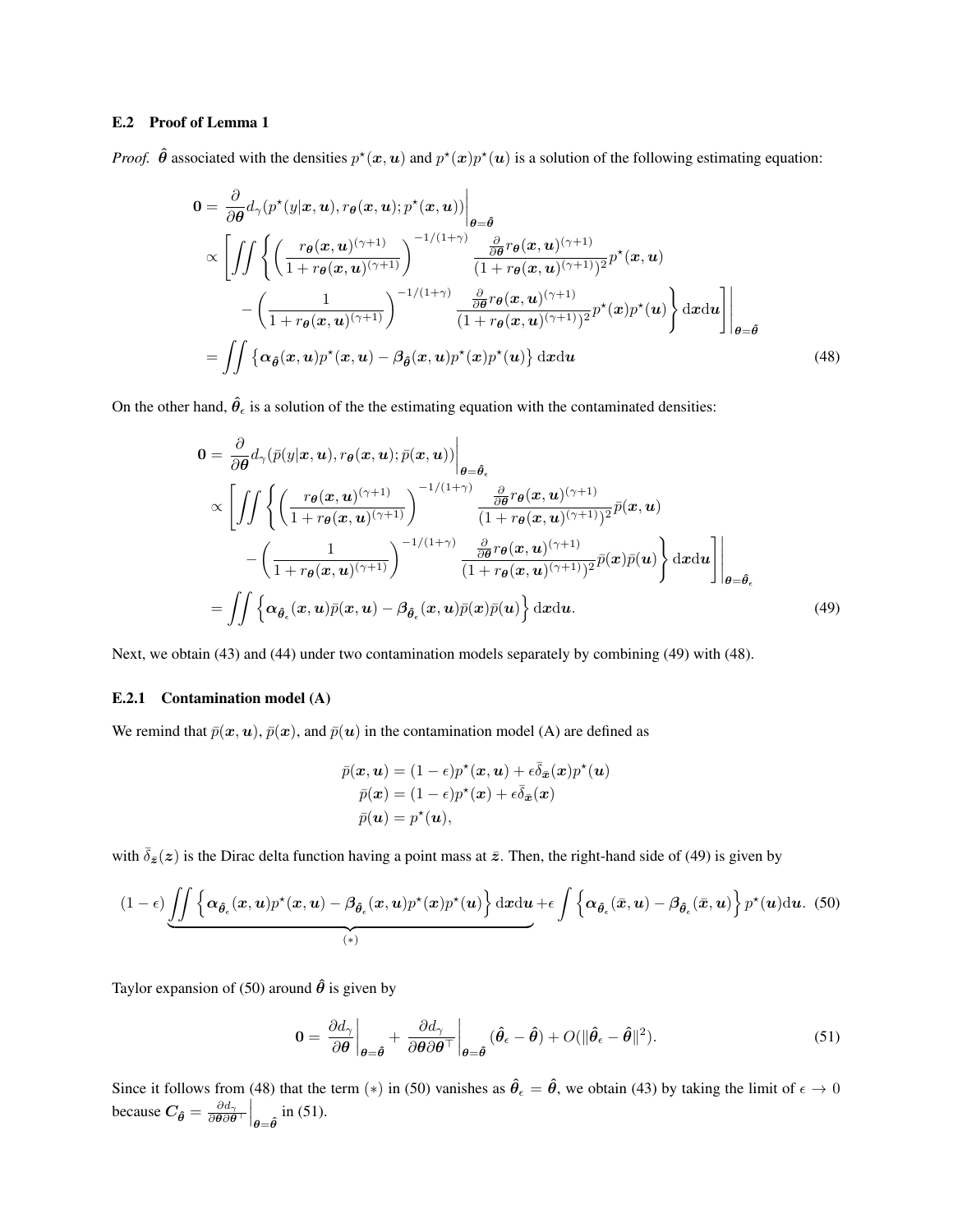#### E.2.2 Contamination model (B)

In the contamination model (B), the auxiliary variables  $u$  are also contaminated as follows:

$$
\bar{p}(\boldsymbol{x}, \boldsymbol{u}) = (1 - \epsilon)p^{\star}(\boldsymbol{x}, \boldsymbol{u}) + \epsilon \bar{\delta}_{\bar{\boldsymbol{x}}}(\boldsymbol{x})\bar{\delta}_{\bar{\boldsymbol{u}}}(\boldsymbol{u}) \n\bar{p}(\boldsymbol{x}) = (1 - \epsilon)p^{\star}(\boldsymbol{x}) + \epsilon \bar{\delta}_{\bar{\boldsymbol{x}}}(\boldsymbol{x}) \n\bar{p}(\boldsymbol{u}) = (1 - \epsilon)p^{\star}(\boldsymbol{u}) + \epsilon \bar{\delta}_{\bar{\boldsymbol{u}}}(\boldsymbol{u}).
$$

Then, the right-hand side of (49) is given by

$$
\iint \alpha_{\hat{\theta}_{\epsilon}}(x, u) p^{\star}(x, u) - \iint \beta_{\hat{\theta}_{\epsilon}}(x, u) p^{\star}(x) p^{\star}(u) \mathrm{d}x \mathrm{d}u + \epsilon \left[ \alpha_{\hat{\theta}_{\epsilon}}(\bar{x}, \bar{u}) - \int \beta_{\hat{\theta}_{\epsilon}}(x, \bar{u}) p^{\star}(x) \mathrm{d}x \right] - \int \beta_{\hat{\theta}_{\epsilon}}(\bar{x}, u) p^{\star}(u) \mathrm{d}u - \iint \alpha_{\hat{\theta}_{\epsilon}}(x, u) p^{\star}(x, u) + 2 \iint \beta_{\hat{\theta}_{\epsilon}}(x, u) p^{\star}(x) p^{\star}(u) \mathrm{d}x \mathrm{d}u \right] + O(\epsilon^2), \quad (52)
$$

By following the derivation in Section E.2.1, we have

$$
C_{\hat{\theta}}\text{IF}(\bar{x},\bar{u}) = -\alpha_{\hat{\theta}}(\bar{x},\bar{u}) + \int \beta_{\hat{\theta}}(x,\bar{u})p^*(x)\text{d}x + \int \beta_{\hat{\theta}}(\bar{x},u)p^*(u)\text{d}u
$$
  
+ 
$$
\iint \alpha_{\hat{\theta}}(x,u)p^*(x,u) - 2\iint \beta_{\hat{\theta}}(x,u)p^*(x)p^*(u)\text{d}x\text{d}u
$$
  
= 
$$
-\alpha_{\hat{\theta}}(\bar{x},\bar{u}) + \int \beta_{\hat{\theta}}(x,\bar{u})p^*(x)\text{d}x + \int \beta_{\hat{\theta}}(\bar{x},u)p^*(u)\text{d}u - \iint \beta_{\hat{\theta}}(x,u)p^*(x)p^*(u)\text{d}x\text{d}u,
$$

where (48) was applied in the last line. Thus, the proof is completed.

### F Robust property in multiclass classification

Here, we perform a similar robust analysis as Theorem 2 in multiclass classification. We first specifically assume that the following  $\tilde{\nu}$  is sufficiently small:

$$
\tilde{\nu} := \int \frac{\sum_{u} r(u, \boldsymbol{x})^{\gamma} \delta(\boldsymbol{x}|u) \epsilon(u) p(u)}{\left(\sum_{u'} r(u', \boldsymbol{x})^{\gamma+1}\right)^{\frac{\gamma}{\gamma+1}}} d\boldsymbol{x}.
$$
\n(53)

 $\Box$ 

Then, the outlier model (5) decomposes the  $\gamma$ -cross entropy (20) into

$$
d_{\gamma}(p(u|\mathbf{x}), r(u, \mathbf{x}); p(\mathbf{x}))
$$
\n
$$
= -\frac{1}{\gamma} \log \int \frac{\sum_{u} r(u, \mathbf{x})^{\gamma} p(u|\mathbf{x})}{(\sum_{u'} r(u', \mathbf{x})^{\gamma+1})^{\frac{\gamma}{\gamma+1}}} p(\mathbf{x}) d\mathbf{x}
$$
\n
$$
= -\frac{1}{\gamma} \log \left[ \int \frac{\sum_{u} r(u, \mathbf{x})^{\gamma} (1 - \epsilon(u)) p^{\star}(\mathbf{x}|u) p(u)}{(\sum_{u'} r(u', \mathbf{x})^{\gamma+1})^{\frac{\gamma}{\gamma+1}}} d\mathbf{x} + \int \frac{\sum_{u} r(u, \mathbf{x})^{\gamma} \delta(\mathbf{x}|u) \epsilon(u) p(u)}{(\sum_{u'} r(u', \mathbf{x})^{\gamma+1})^{\frac{\gamma}{\gamma+1}}} d\mathbf{x} \right]
$$
\n
$$
= d_{\gamma}(r(u, \mathbf{x}), p^{\star}(\mathbf{x}|u); (1 - \epsilon(u)) p(u)) + O(\tilde{\nu}), \tag{54}
$$

where we employed  $\log(y + z)$  =  $\log(y) + O(z)$  with sufficiently small z and  $p(u|\mathbf{x}) = \frac{p(\mathbf{x}|u)p(u)}{p(\mathbf{x})}$  =  $(1-\epsilon(u))p^{\star}(\boldsymbol{x}|u)p(u)+\epsilon(u)\delta(\boldsymbol{x}|u)p(u)$  $\frac{p(u)+\epsilon(u)\sigma(\boldsymbol{x}|u)p(u)}{p(\boldsymbol{x})}$ , and

$$
d_{\gamma}(r(u,\boldsymbol{x}),p^{\star}(\boldsymbol{x}|u);(1-\epsilon(u))p(u)) := -\frac{1}{\gamma}\log\left[\sum_{u}\left\{\int \frac{r(u,\boldsymbol{x})^{\gamma}p^{\star}(\boldsymbol{x}|u)}{(\sum_{u'}r(u',\boldsymbol{x})^{\gamma+1})^{\frac{\gamma}{\gamma+1}}}\mathrm{d}\boldsymbol{x}\right\}(1-\epsilon(u))p(u)\right].
$$

Eq.(54) indicates that minimization of  $d_{\gamma}(p(u|x), r(u, x); p(x))$  approximately equals to minimization of  $d_{\gamma}(r(u, x), p^{*}(x|u); (1 - \epsilon(u))p(u))$  when  $\tilde{\nu}$  is sufficiently small. In addition,  $d_{\gamma}(r(u, x), p^{*}(x|u); (1 - \epsilon(u))p(u))$ is minimized at

$$
r(u, x) = p^*(x|u) \tag{55}
$$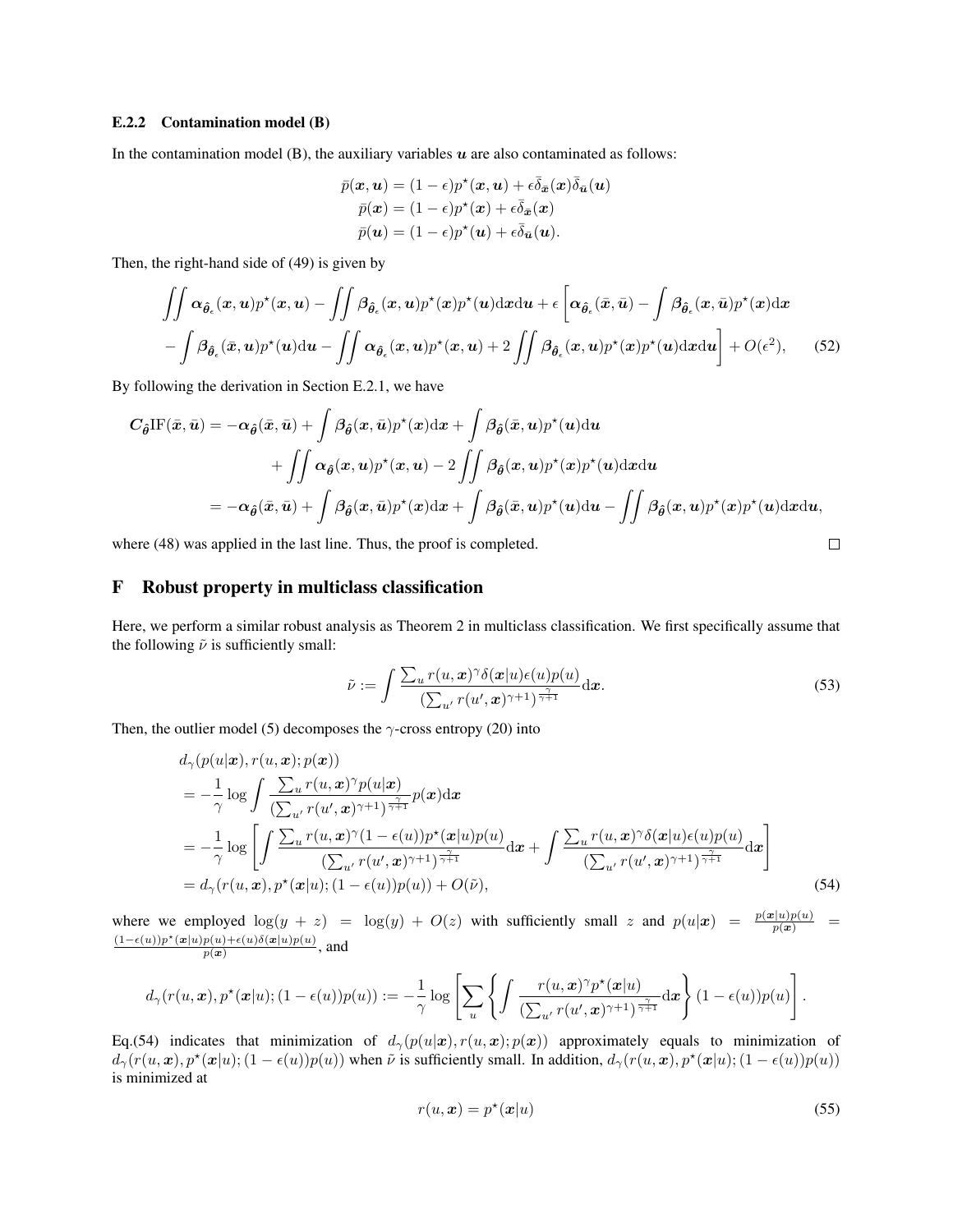because it is the  $\gamma$ -cross entropy to  $p^*(x|u)$  under the measure  $(1 - \epsilon(u))p(u)$ . The minimizer (55) is desirable in terms of the universal approximation assumptions (A4) and (B4).

Next, we discuss when  $\tilde{\nu}$  is sufficiently small. Following Section D, in the neighborhood of  $p^*(x|u)$ ,

$$
\tilde{\nu} \leq \sum_{u} \left\{ \int \frac{p^{\star}(\mathbf{x}|u)^{\gamma}\delta(\mathbf{x}|u)}{(\sum_{u'} p^{\star}(\mathbf{x}|u')^{\gamma+1})^{\frac{\gamma}{\gamma+1}}} d\mathbf{x} \right\} \epsilon(u)p(u) + O(\sup_{u,\mathbf{x}} |r(u,\mathbf{x}) - p^{\star}(\mathbf{x}|u)|)
$$
\n
$$
= \sum_{u} \left\{ \int \frac{p^{\star}(\mathbf{s}|u)^{\gamma}\delta(\mathbf{s}|u)}{(\sum_{u'} p^{\star}(\mathbf{s}|u')^{\gamma+1})^{\frac{\gamma}{\gamma+1}}} d\mathbf{s} \right\} \epsilon(u)p(u) + O(\sup_{u,\mathbf{x}} |r(u,\mathbf{x}) - p^{\star}(\mathbf{x}|u)|), \tag{56}
$$

where we performed the change of variables from x to s under the data generate model (1). When  $\sum_{u'} p^*(s|u')^{\gamma+1} \neq$ 0 and the supports of  $p^*(s|u)$  and  $\delta(s|u)$  are mutually disjoint as in Section D, we can make the same implication as Proposition 1:  $\tilde{\nu}$  can be sufficiently small in the neighborhood of  $p^*(x|u)$  when  $p^*(s|u)$  and  $\delta(s|u)$  are clearly separated. This clear separation possibly happens on a situation where  $\delta(s|u)$  lies on the tails of  $p^*(s|u)$  as seen in common contamination by outliers. Thus, the  $\gamma$ -cross entropy for multiclass classification would be also robust against outliers.

As discussed in Section 4.3, the non-robustness of TCL can be understood in terms of the  $\gamma$ -cross entropy. TCL employs the multiclass logistic regression whose cross-entropy can be obtained as a limit of  $\gamma = 0$  in the  $\gamma$ -cross entropy (20). The multiclass logistic regression cannot also fulfill the robustness condition: It follows from the definition (53) that  $\tilde{\nu}$  cannot be sufficiently small when  $\gamma = 0$ . Thus, this implies that TCL is sensitive to outliers.

### G Experimental details

#### G.1 Robust time contrastive learning

Source vectors with time segment length 512 was first generated from (5): Following (2), given a time segment label u, the target density  $p^*(s|u)$  was conditionally independent Laplace densities with means 0 and different scales across time segments, which were randomly determined from the uniform density on  $[0, \frac{1}{\sqrt{2}}]$  $\frac{1}{2}$ . Regarding the outlier density  $\delta(s|u)$ , two types of densities were used: An independent Laplace density with mean 0 and scale 3.0, and a mixture of mean-modulated two Gaussians. More precisely, the outlier density of the mixture is given by  $\delta(s|u)$  =  $0.5N(1+3y(u), 0.5)+0.5N(-1-3y(u), 0.5)$  where  $N(a, b)$  is a Gaussian density with mean a and standard deviation b, and  $y(u)$  is fixed at the scale parameter of  $p^*(s|u)$  above in the u-th time segment. We set  $\epsilon(u) = \epsilon$  for all time segments u. The total numbers of segments and of data samples were  $K = 256$  and  $T = 512 \times 256$ , respectively. The dimensionality of data was  $d_x = 10$  in Table 1, while  $d_x = 5$  in Table 2. Then, data x was generated according to (1) where  $f(s)$  was modelled by a three-layer neural network (Table 1) or two-layer (Table 2) neural network with the leaky ReLU activation function and random weights. The numbers of all hidden and output units were the same as the dimensionality of data (i.e.,  $d_x$ ). As preprocessing, we performed whitening based on the  $\gamma$ -divergence [Chen et al., 2013].

ICA features  $h(x)$  both in RTCL and TCL were modelled by a three layer neural network where the number of hidden units was  $4d_x$ , but the final layer was  $d_x$ . Regarding the activation functions, the final layer employed the absolute value function, while the other hidden layers were the max-out function [Goodfellow et al., 2013] with two groups.  $\ell_2$  regularization was employed with the regularization parameter  $10^{-4}$ . When  $\epsilon < 0.1$ , we optimized the network parameters both in RTCL and TCL with 0.001 learning rate using the Adam optimizer for 1, 000 epochs with mini-batch size 256, while we updated the parameters for 3,000 epochs for  $\epsilon = 0.1$ . We empirically observed that more iterations for parameter update are often needed to escape from bad local optima when the contamination ratio is larger. No postprocessing was applied. The performance was measured by the absolute value of the Pearson correlation coefficient between learned ICA features  $h(x)$  and s without outliers.

When comparing with iVAE, the same neural network has been employed both in RTCL and iVAE, but the activation functions were all ReLU except for the final layer. We optimized the network parameters with 0.001 learning rate using the Adam optimizer for 1, 000 epochs, and the mini-batch size was 256.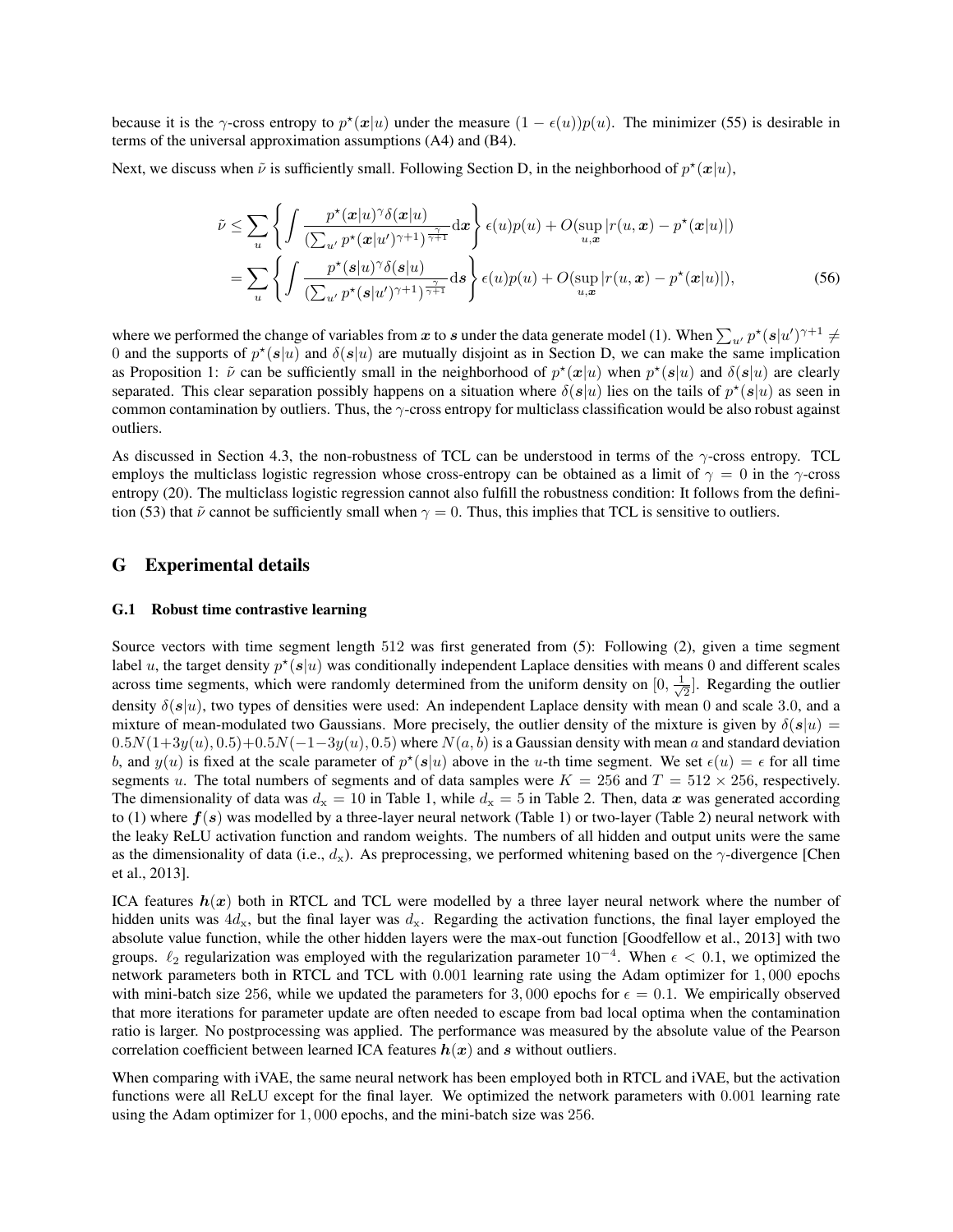#### G.2 Robust permutation contrastive learning

First, the temporally dependent  $T$  sources were generated from

$$
\log p^{\star}(\mathbf{s}(t)|\mathbf{s}(t-1)) = -\sum_{i=1}^{d_{\mathbf{x}}} |s_i(t) - \rho s_i(t-1)| + C,
$$

where C denotes a constant and the auto-regressive coefficient  $\rho$  was fixed at 0.7. The total number of sources was  $T = 65,536$ . Then, we randomly replaced the sources with outliers based on a constant contamination ratio  $\epsilon$ , which were generated from the independent Gaussian density with the mean  $0$  and scale 3. Data  $x$  was generated as the nonlinear mixing of the sources with outliers by a three-layer neural networks with the leaky ReLU function and random weights according to (1). The same whitening preprocessing above was performed based on the  $\gamma$ divergence [Chen et al., 2013].

Based on the universal approximation assumption in Hyvärinen and Morioka [2017, Theorem 1 and Eq.(12)] or Appendix B, we restrict the model  $r$  as

$$
r(\boldsymbol{x}(t),\boldsymbol{u}(t)) = \exp\left(\sum_{i=1}^{d_{\mathbf{x}}} \psi_i(h_i(\boldsymbol{x}(t)),h_i(\boldsymbol{u}(t))\right),
$$

with a neural network  $h(x) = (h_1(x), \ldots, h_{d_x}(x))^{\top}$ . Following Hyvärinen and Morioka [2017],  $\psi_i(h_i(x), h_i(u))$ was further modelled by

$$
|a_{i,1}h_i(\bm{x}) + a_{i,2}h_i(\bm{u}) + b_i| - (\bar{a}_i h_i(\bm{x}) + \bar{b}_i)^2 + c,
$$

where  $a_{i,1}, a_{i,2}, b_i, \bar{a}_i, \bar{b}_i$ , c are parameters to be estimated from data. ICA features  $h(x)$  both in RPCL and PCL were modelled by a three layer feedforward neural network where the number of hidden units is  $4d_x$ . No activation function was applied in the last layer, while the max-out function was employed in the other layers.  $\ell_2$  regularization was employed with the regularization parameter  $10^{-4}$ . Then, we optimized the parameters in RPCL and PCL using the Adam optimizer with 0.001 learning rate for 1, 000 epochs with mini-batch size 128. The performance was measured by the absolute Pearson correlation coefficient between learned ICA features  $h(x)$  and s without outliers.

### H Visualization of outliers on fMRI data

Fig.1 visualizes the time series data from the Parahippocampal brain region, and demonstrates the presence of outliers in many of the segments.

### References

- P. Chen, H. Hung, O. Komori, S.-Y. Huang, and S. Eguchi. Robust independent component analysis via minimum γ-divergence estimation. *IEEE Journal of Selected Topics in Signal Processing*, 7(4):614–624, 2013.
- I. Goodfellow, D. Warde-Farley, M. Mirza, A. Courville, and Y. Bengio. Maxout networks. In *Proceedings of the 30th International Conference on Machine Learning (ICML)*, Proceedings of Machine Learning Research, pages 1319–1327. PMLR, 2013.
- A. Hyvärinen and H. Morioka. Nonlinear ICA of temporally dependent stationary sources. In *Proceedings of the 20th International Conference on Artificial Intelligence and Statistics (AISTATS)*, volume 54, pages 460–469. PMLR, 2017.
- A. Hyvärinen, H. Sasaki, and R. E. Turner. Nonlinear ICA using auxiliary variables and generalized contrastive learning. In *Proceedings of the 22th International Conference on Artificial Intelligence and Statistics (AISTATS)*, volume 89, pages 859–868, 2019.